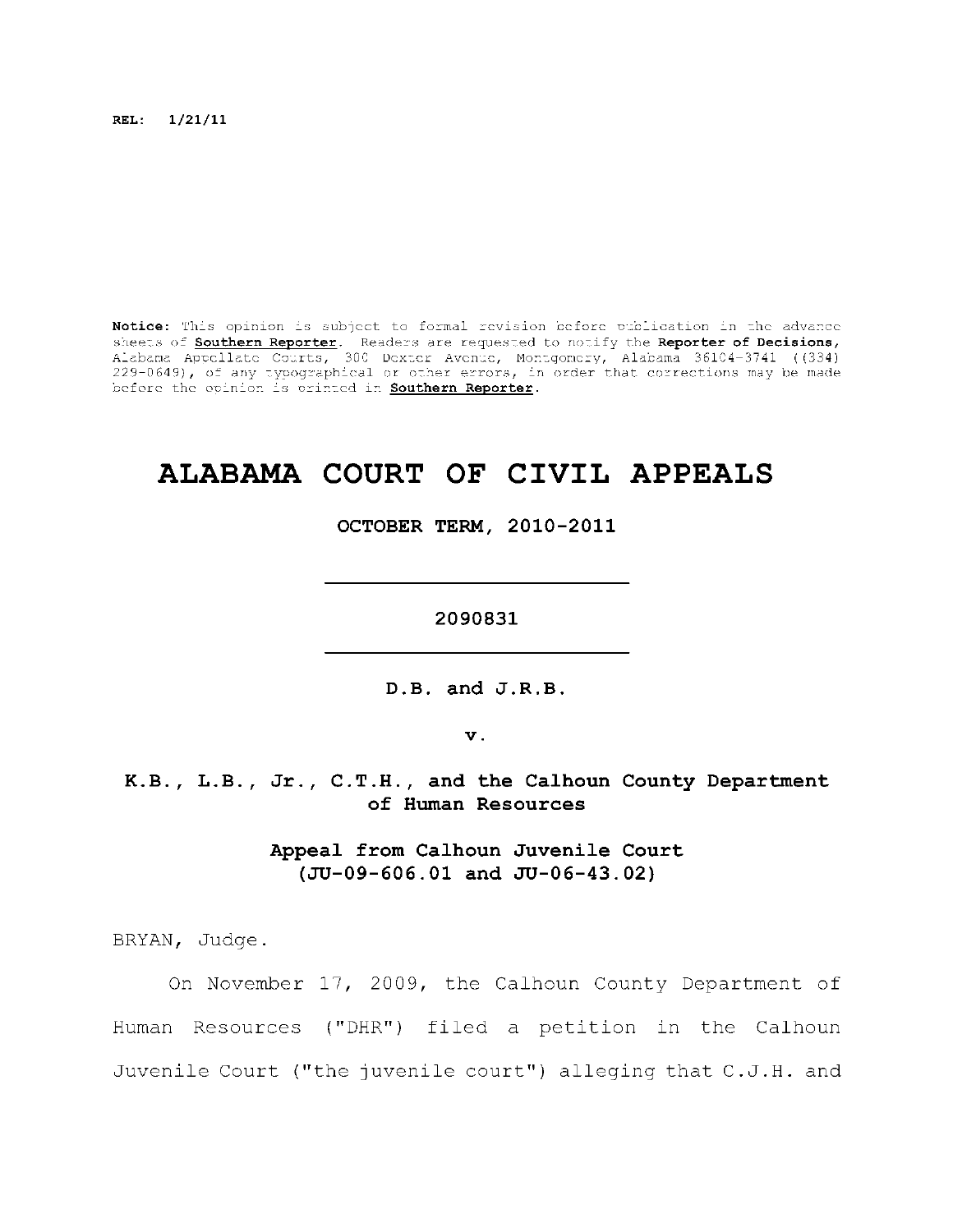S.H. (collectively referred to hereinafter as "the children") were dependent because they did not have a parent or quardian able to provide for their support, training, or education. DHR further alleged that  $T.H.,$  the father of the children ("the father"), had killed  $W.H.,$  the mother of the children ("the mother"), and that the father had then committed suicide. DHR also filed a motion for ex parte temporary custody of the children; that motion was granted by the juvenile court the same day.

Shortly thereafter, C.T.H., the brother of the children ("the brother"); K.B., the children's maternal aunt ("the maternal aunt"), and  $L.B., Jr.,$  the children's maternal uncle ("the maternal uncle"); and  $D.B.,$  the children's paternal aunt ("the paternal aunt"), filed separate petitions to intervene in DHR's dependency action. The brother, the maternal aunt and the maternal uncle, and the paternal aunt all sought custody of the children. The paternal aunt alleged that DHR had placed the children in her custody shortly after the deaths of the mother and the father. The paternal aunt's petition for custody was later amended to add the paternal aunt's husband,  $J.R.B.$  ("the paternal uncle"), as a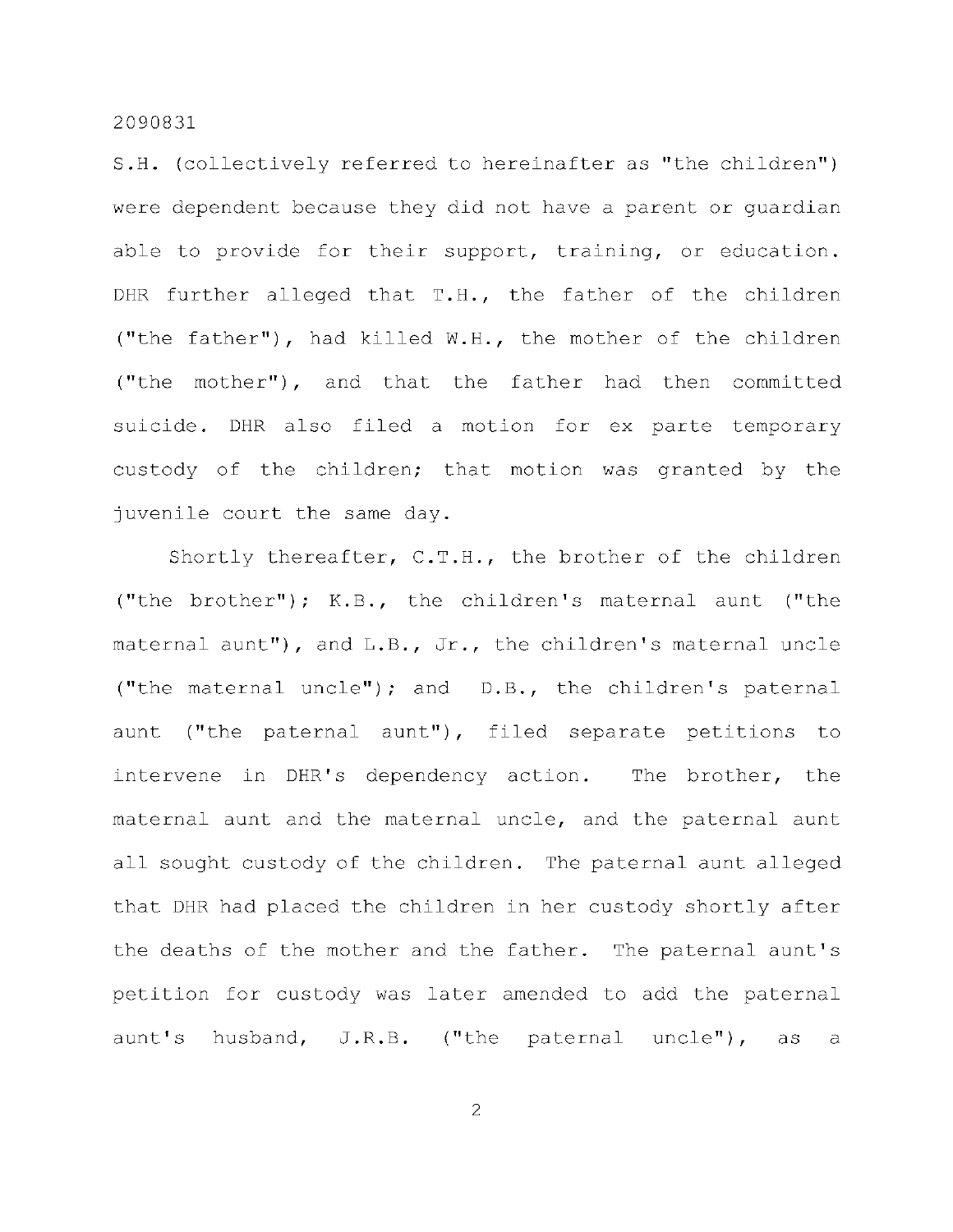petitioner. The juvenile court subsequently ordered DHR to perform a home study of the residences of the brother, the maternal aunt and the maternal uncle, and the paternal aunt and the paternal uncle.

On May  $3$ , 2010, the juvenile court entered an order finding the children dependent. The juvenile court awarded custody of the children to the paternal aunt,<sup>1</sup> awarded the brother "liberal" visitation with the children, and awarded the maternal aunt and the maternal uncle specific visitation with the children, including: 4 days during Thanksgiving holidays in even-numbered years; 1 week during Christmas holidays; 3 consecutive weeks during the summer; every weekend that the children have the following Monday off of school; and any time the maternal aunt and the maternal uncle were in Anniston for two consecutive days, provided they give the paternal aunt 48 hours notice of the visit. The juvenile court also ordered DHR "to supervise for a period of  $\ldots$  12 months from the date of entry of this [o]rder," and it held that "DHR shall provide counseling and all other services as

The juvenile court's order awarded custody solely to the paternal aunt; the juvenile court did not mention the paternal uncle in its custody award.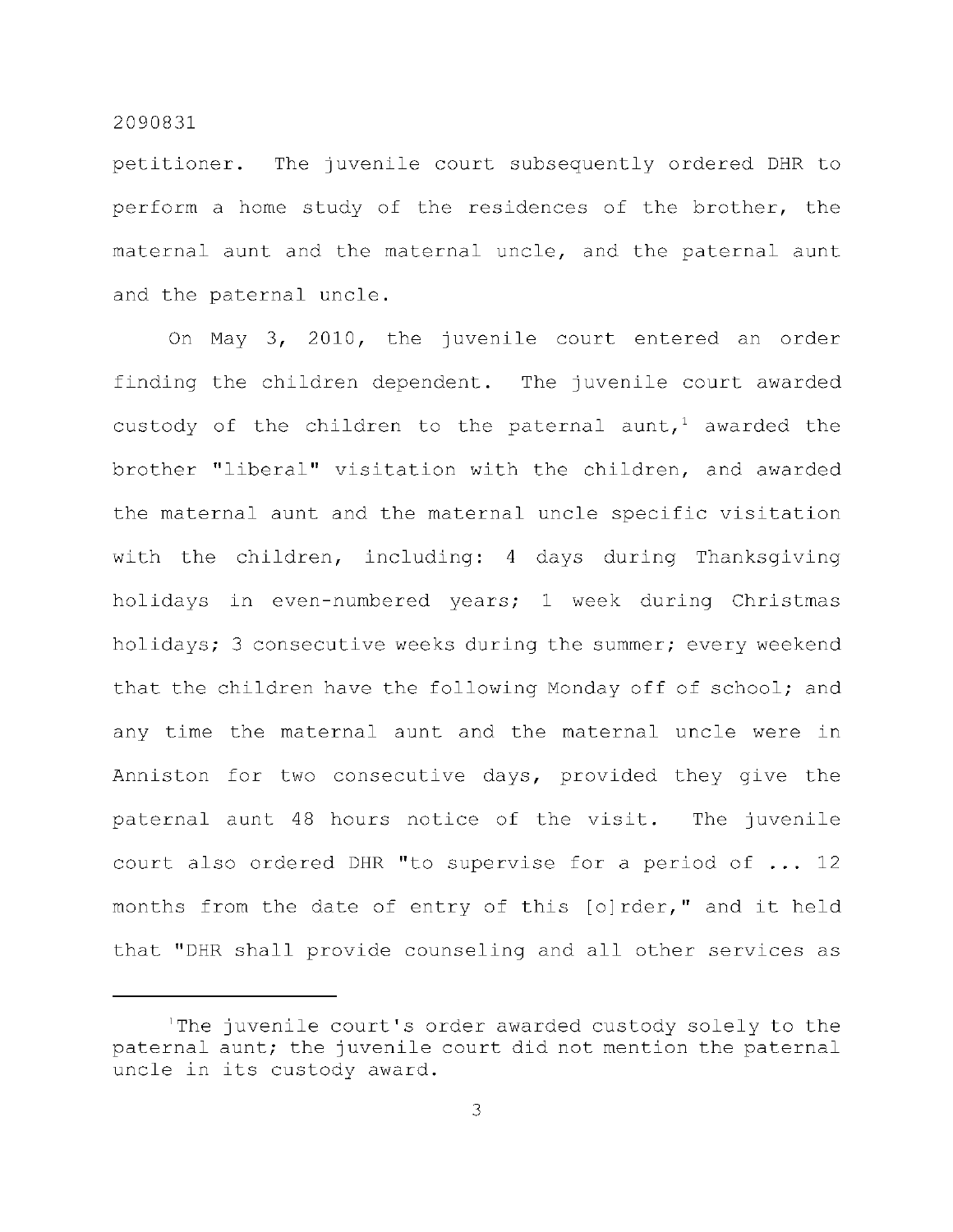may be necessary." The juvenile court, in its judgment, required the paternal aunt to

"keep the child[ren] in the school of  $[her]$ choosing, but because th $[e]$  child $[ren$  are ] accustomed to going to a public school and being involved in both classes with other non-related children and in public school related extracurricular activities, the [paternal aunt] shall not home school th $[e]$  child $[ren]$  for a minimum of one full school year in order to provide the  $child[ren]$  with as much normalcy as possible, due to the turmoil the child[ren] ha[ve] endured."

The paternal aunt subsequently filed a motion to alter, amend, or vacate the judgment pursuant to Rule 59, Ala. R. Civ. P.<sup>2</sup> In her motion, the paternal aunt argued that the juvenile court's judgment required her to keep the children in public school for one year, and she argued that such a provision was "unconstitutional as it takes away the custodial quardian's right to direct the upbringing and education for the ... children under her control." She also argued that the provision in the judgment that ordered DHR to supervise the custodial arrangement for one year was "invalid and unconstitutional as it places undue state interference into the life of a fit custodial guardian." Finally, the paternal

 $2$ The paternal uncle did not join in the postjudgment motion .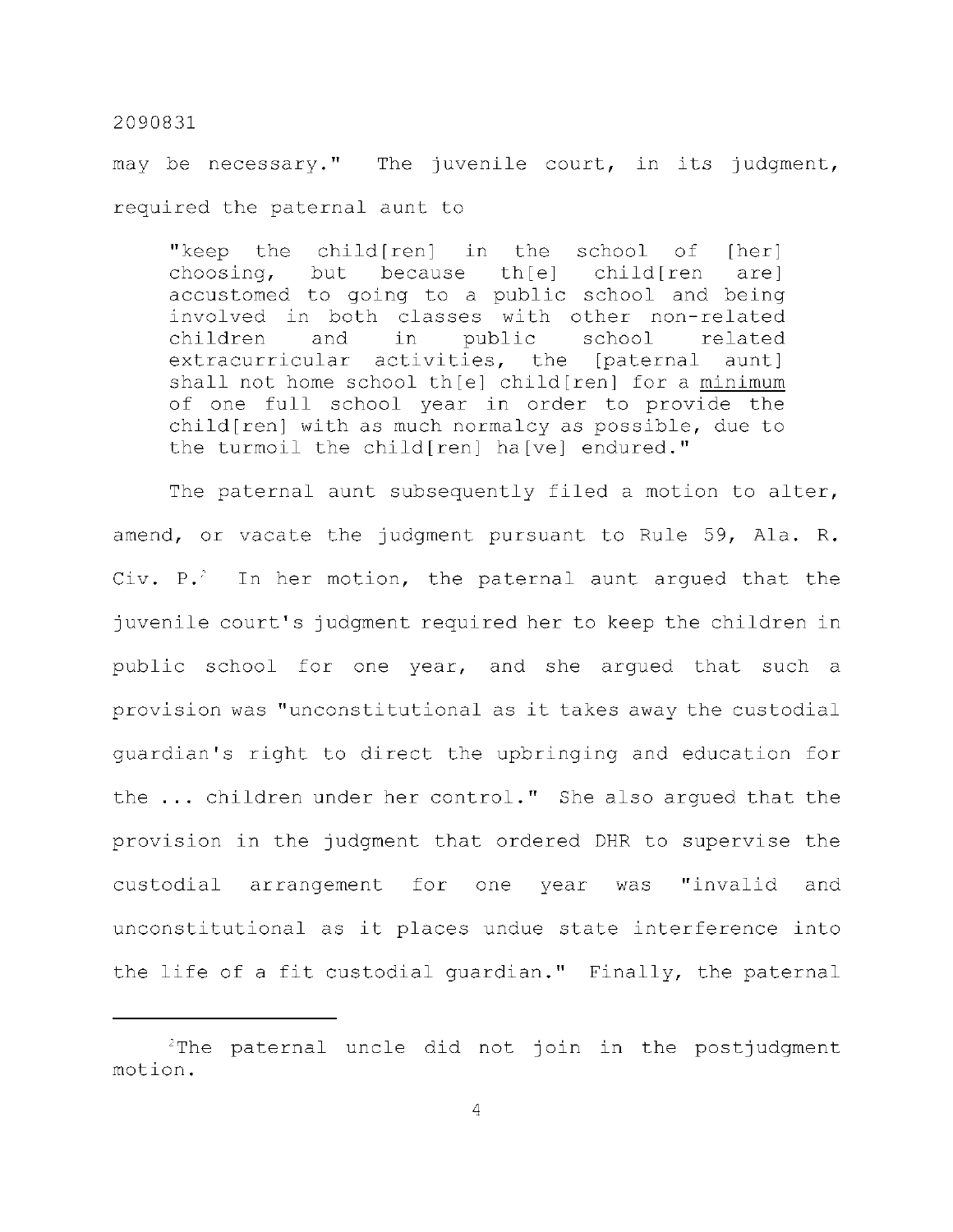aunt arqued that the visitation award to the maternal aunt and the maternal uncle was invalid because the maternal aunt and the maternal uncle had not requested an award of visitation with the children, because there is no law that allows for visitation by an aunt and an uncle, and because the maternal aunt and the maternal uncle lacked standing to assert visitation rights with the children. The juvenile court denied the paternal aunt's postjudgment motion. The paternal aunt and the paternal uncle timely appealed; because the juvenile court awarded custody solely to the paternal aunt, we will address the appellant's arguments as they relate to the paternal aunt. $3$ 

On appeal, the paternal aunt raises three issues for this court's review, which she frames as follows: (1) whether the provision in the judgment that, she alleges, requires her to keep the children in public school for one year is unconstitutional; (2) whether the provision in the judgment that ordered DHR to supervise the custodial arrangement for

 $3$ The paternal uncle is listed as an appellant. However, as noted earlier, the juvenile court did not award custody to the paternal uncle. See supra note 1. We do not address whether the paternal uncle has standing to appeal.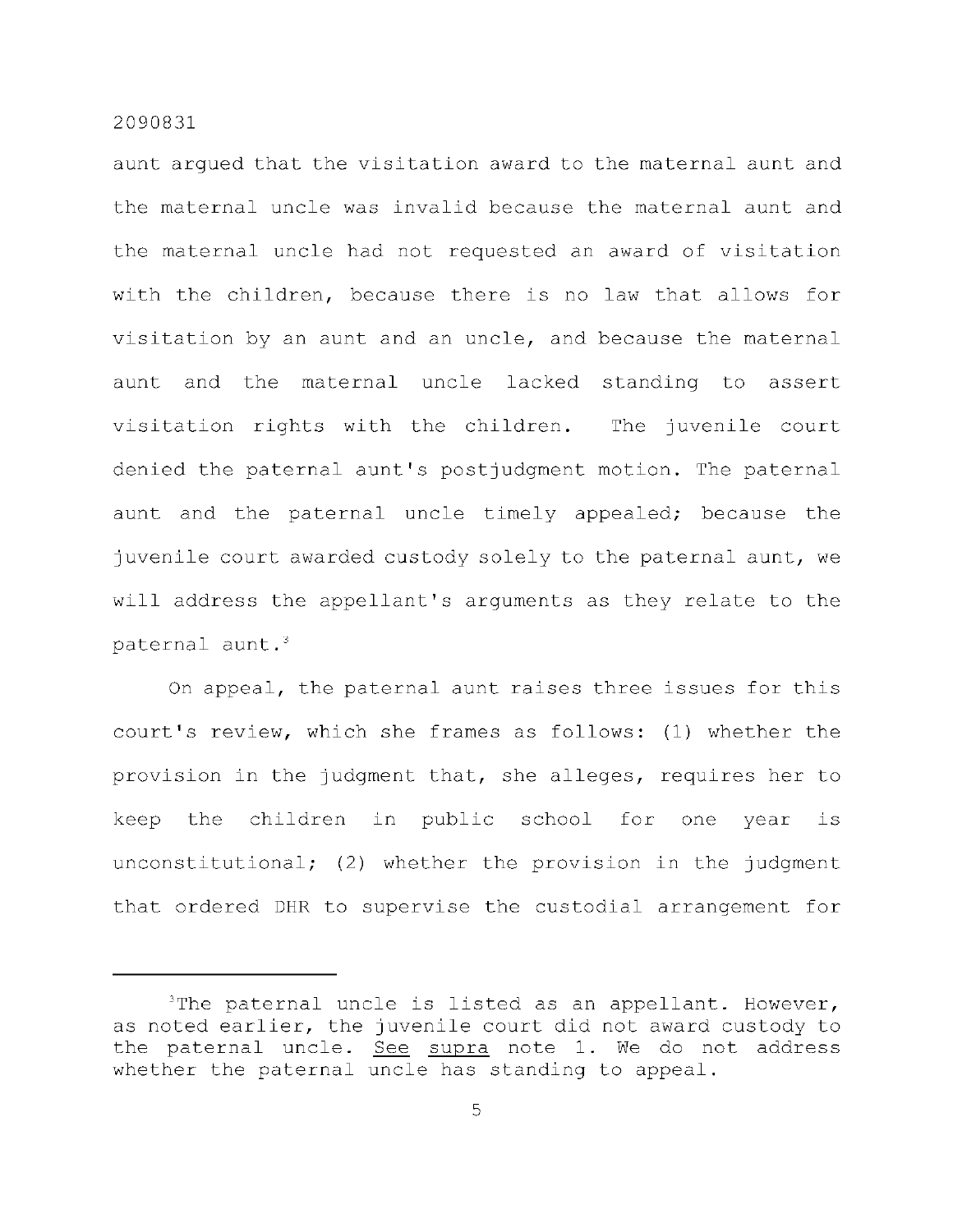one year is unconstitutional; and (3) whether the provision in the judgment allowing the maternal aunt and the maternal uncle visitation with the children was error.

Regarding the paternal aunt's first argument  $-$  that the juvenile court's judgment is unconstitutional because it requires her to keep the children in public school for one year  $-$ - we note that the juvenile court's judgment does not, in fact, require the paternal aunt to keep the children in public school for one year. The judgment specifically states that the paternal aunt may place the children in the school of her choosing but that, because of the emotional turmoil the children had experienced since the deaths of their parents, the paternal aunt could not homeschool the children for one year. At the trial in this matter, the paternal aunt stated that the children were excelling in public school and that she did not intend to homeschool the children. However, she did testify that she would like to enroll the children in a private school. Nothing in the juvenile court's judgment prohibits the paternal aunt from enrolling the children in private school. Accordingly, because there is no provision in the juvenile court's judgment that requires the paternal aunt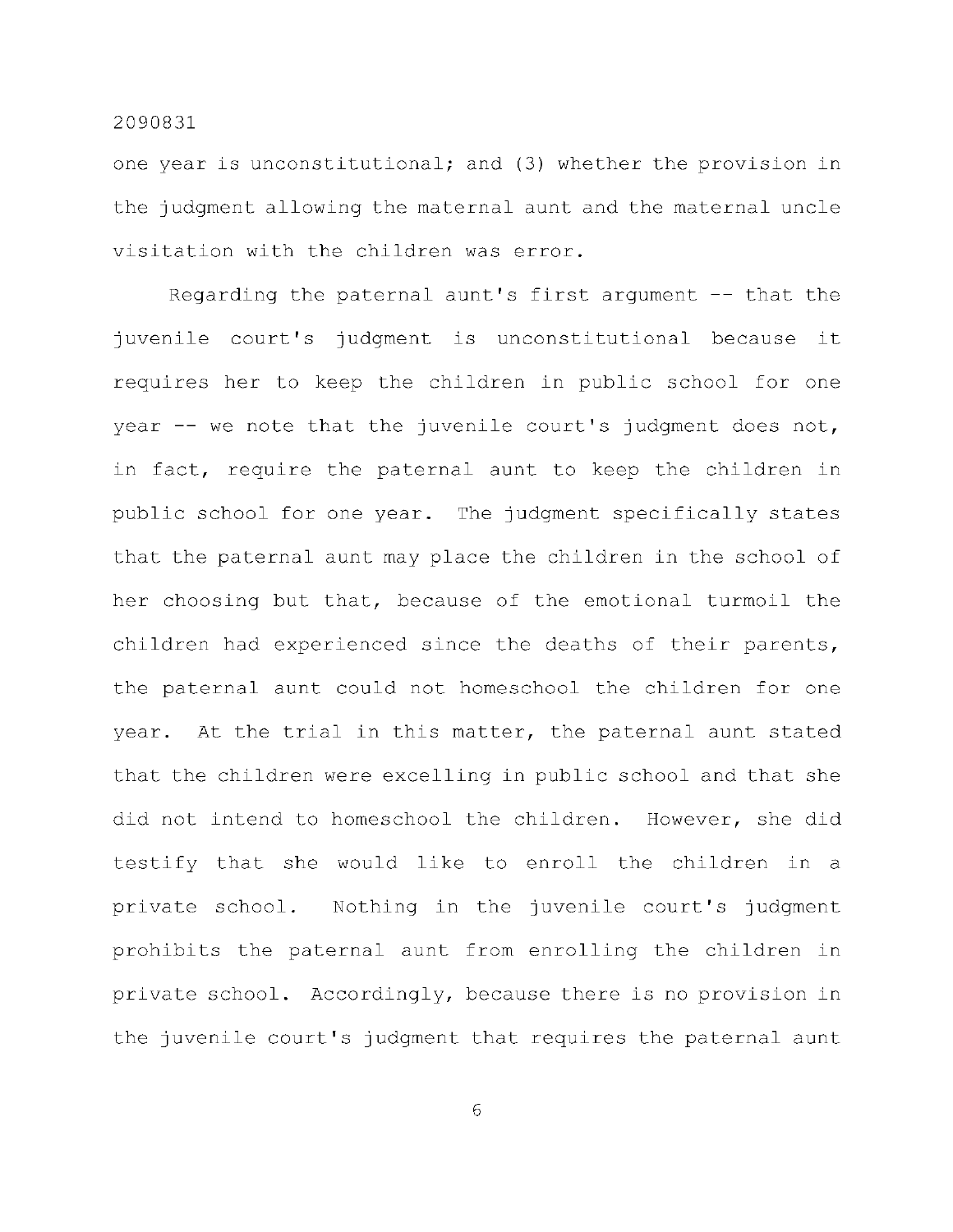to keep the children in public school for one year, the paternal aunt's argument that such a provision is unconstitutional is not properly before this court.

Next, the paternal aunt argues that the requirement in the juvenile court's judgment that DHR supervise the custodial arrangement for one year is unconstitutional because it places undue state interference into the life of a fit custodial guardian. In support of her argument, the paternal aunt cites several general propositions of law from United States Supreme Court opinions such as Troxel v. Granville, 530 U.S. 57, 72-73  $(2000)$  ("[T]he Due Process Clause does not permit a State to infringe on the fundamental right of parents to make child rearing decisions simply because a state judge believes a 'better' decision could be made."), and Prince  $v$ . Massachusetts, 321 U.S. 158, 166 (1944) ("It is cardinal with us that the custody, care and nurture of the child reside first in the parents, whose primary function and freedom include preparation for obligations the state can neither supply nor hinder."). The paternal aunt argues that the evidence in the record reflected that she was a fit custodian and that, in the absence of evidence indicating that she was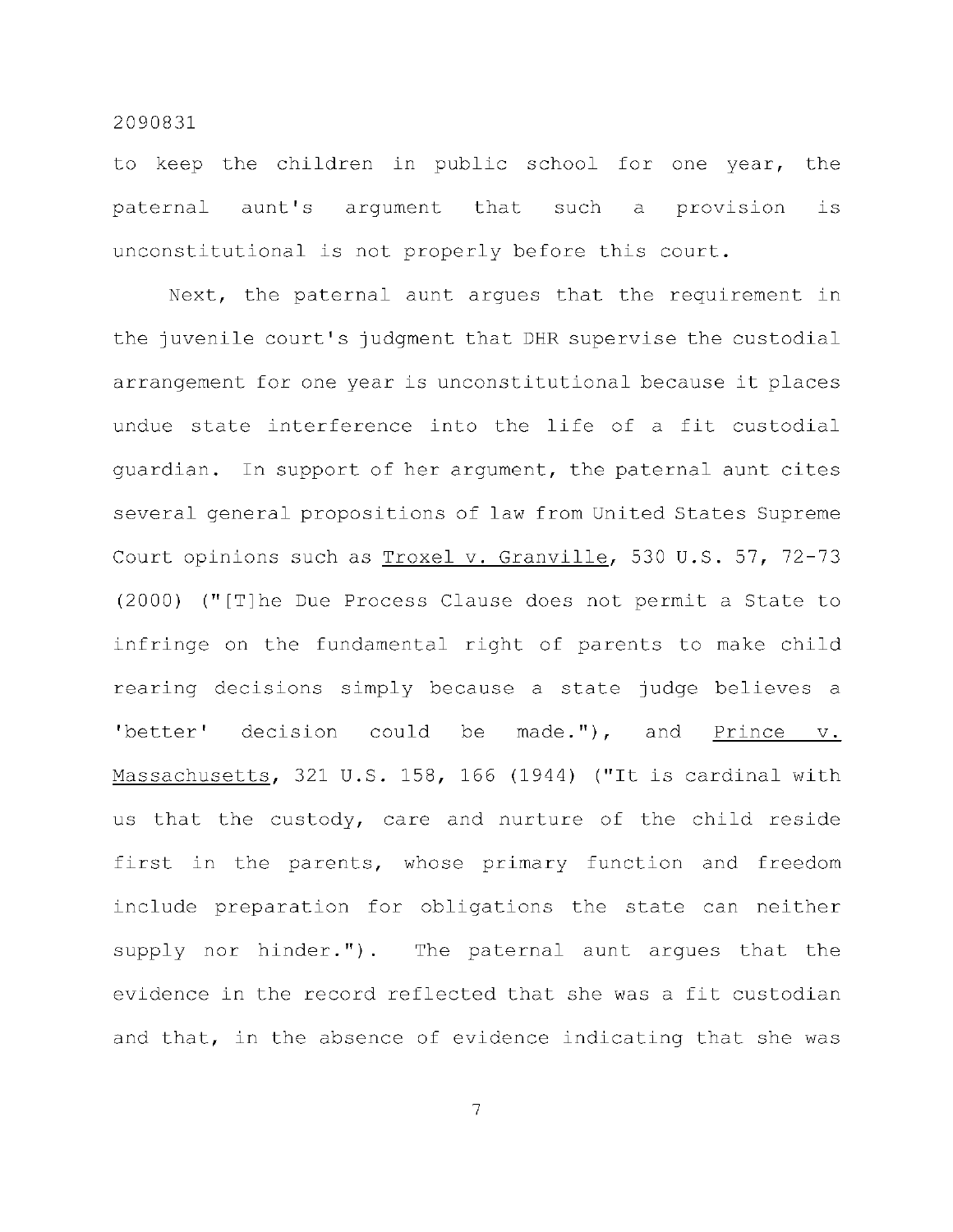unfit, the juvenile court violated her constitutional rights by requiring DHR to maintain a supervisory role in the case.

However, the paternal aunt has not clearly set forth the constitutional right that she allegedly possesses that would prohibit a juvenile court in a dependency action from requiring DHR to maintain a supervisory role for one year after the disposition of the custody of the children. Furthermore, the paternal aunt has failed to apply the general propositions of law cited in her brief in a manner that would demonstrate that the juvenile court violated her constitutional rights. See Beachcroft Props., LLP v. City of Alabaster, 901 So. 2d 703, 708 (Ala. 2004) ("Authority supporting only 'general propositions of law' does not constitute a sufficient argument for reversal."); and Elliott v. Bud's Truck & Auto Repair, 656 So. 2d 837, 838 (Ala. Civ. App. 1995) (citing Liberty Loan Corp. of Gadsden v. Williams, 406 So. 2d 988 (Ala. Civ. App. 1981)) ("This court does not presume error. In order for this court to consider an error asserted on appeal, that error must be affirmatively demonstrated by the record."). Accordingly, we affirm that part of the juvenile court's judgment that ordered DHR to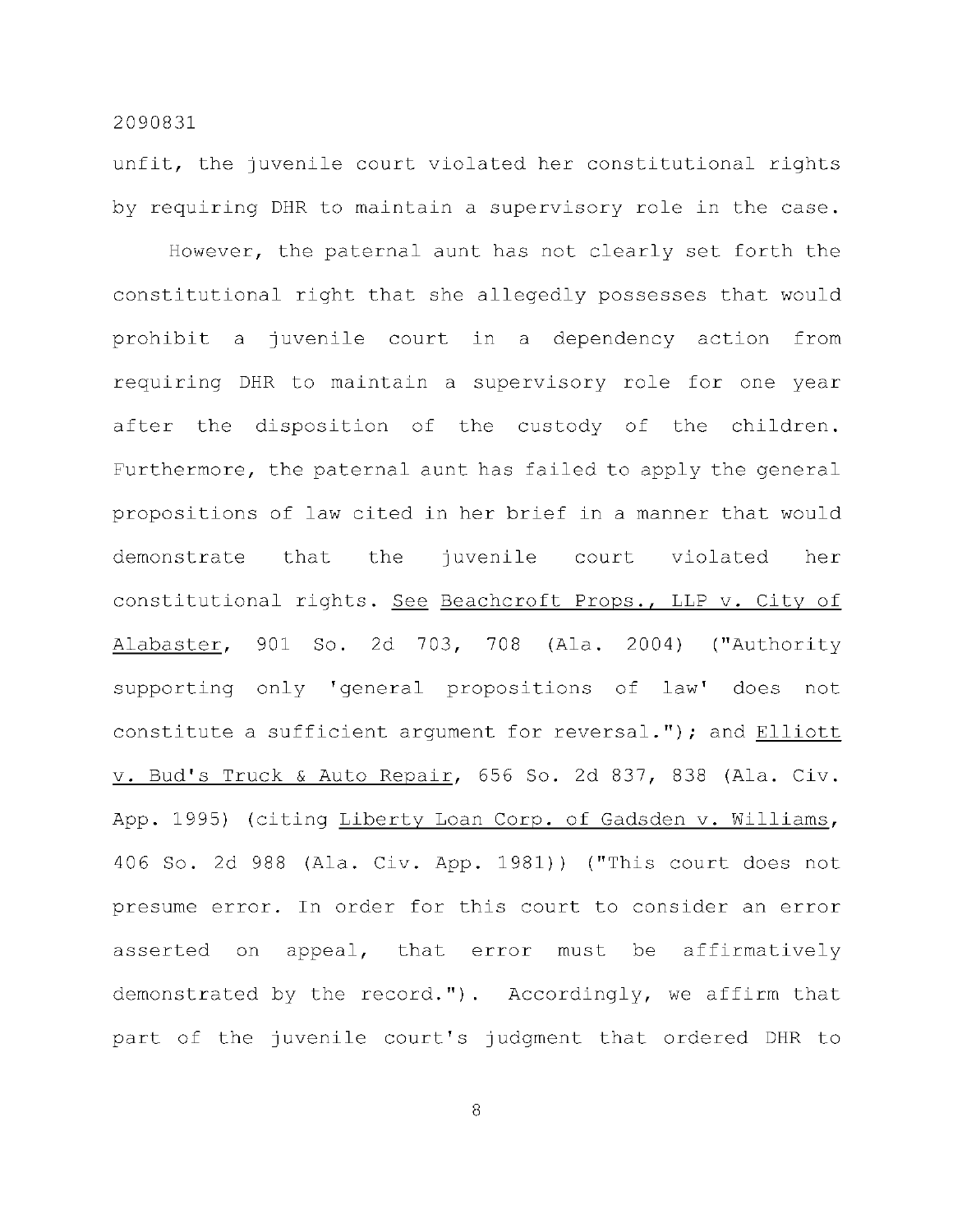supervise the custodial arrangement for one year following the entry of the judgment.<sup>1</sup>

<sup>4</sup>We note that none of the cases relied on by Judge Moore in his dissent as to this issue, in which he asserts that the judgment of the juvenile court should be reversed as to this issue, are cited by the paternal aunt in her brief to this court. Our caselaw creates no exception for addressing constitutional arguments that are supported only by general propositions of law. See Limbaugh v. Limbaugh, 574 So. 2d 804, 805 (Ala. Civ. App. 1990) (affirming judgment of the trial court when the husband's general propositions of law cited regarding due process and civil rights were "not cited in such a way as to support the husband's contention of error on appeal"). Reversing the judgment of the juvenile court based on arguments that are not contained in the paternal aunt's brief on appeal unfairly penalizes the appellees by denying them an opportunity to respond to those arguments. Although none of the appellees filed an appellate brief with this court, we cannot assume that they would not have done so had the paternal aunt properly argued the constitutional issues raised in her brief.

Furthermore, we conclude that the juvenile court had the authority to order DHR to supervise the custodial arrangement for one year under the provisions of  $\frac{12-15-314}{a}$  (4), Ala. Code 1975. Because of the contentious nature of these proceedings, which was a direct result of the manner of the mother's death, the juvenile court could have concluded that the best interests of the children would be served by allowing DHR to maintain a supervisory role of the custodial arrangement for a definite period. See S.P. v. E.T., 957 So. 2d 1127, 1133 (Ala. Civ. App. 2005) (discussing the applicable custody-modification standard in ongoing dependency cases and stating that "it is not uncommon for a juvenile court to require that DHR remain involved in a case for various reasons and at various levels after the entry of a 'final' dispositional order" in order to further the best interest of a dependent child) .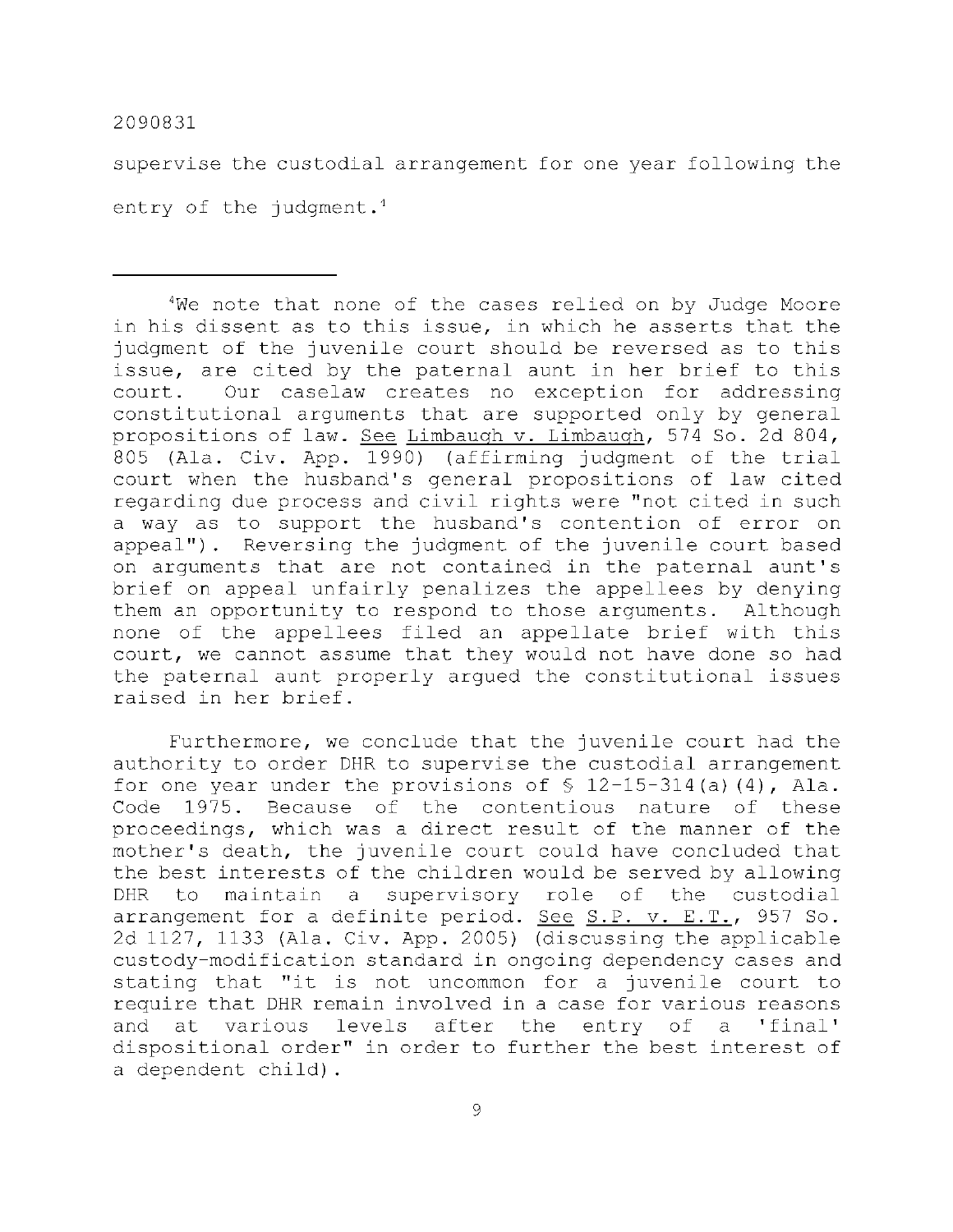Finally, the paternal aunt arques that the juvenile court's award of visitation to the maternal aunt and the maternal uncle is error for several reasons: (1) because the maternal aunt and the maternal uncle did not seek visitation with the children as a form of alternate relief; (2) because there is no statutory basis for an award of visitation to an aunt and uncle; (3) because the maternal aunt and the maternal uncle lacked standing to petition for visitation with the children; and  $(4)$  because the amount of visitation awarded to the maternal aunt and the maternal uncle is contrary to the best interests of the children.<sup>5</sup>

Regarding the paternal aunt's first assertion of error regarding the award of visitation to the maternal aunt and the maternal uncle, the paternal aunt's argument consists of two sentences that state that the maternal aunt and the maternal

 $5$ We reject any assertion made by Judge Moore in his dissent as to this issue that the paternal aunt set forth an argument in her brief that the visitation provisions violate her constitutional right to decide visitation matters for the children. No such assertion is made by the paternal aunt in her brief on appeal. We can only assume that he considers two quotations taken from Troxel v. Granville, 530 U.S. at 72-73 and 78, with no argument whatsoever regarding the constitutionality of the award of visitation, as an "argument" sufficient to merit our consideration.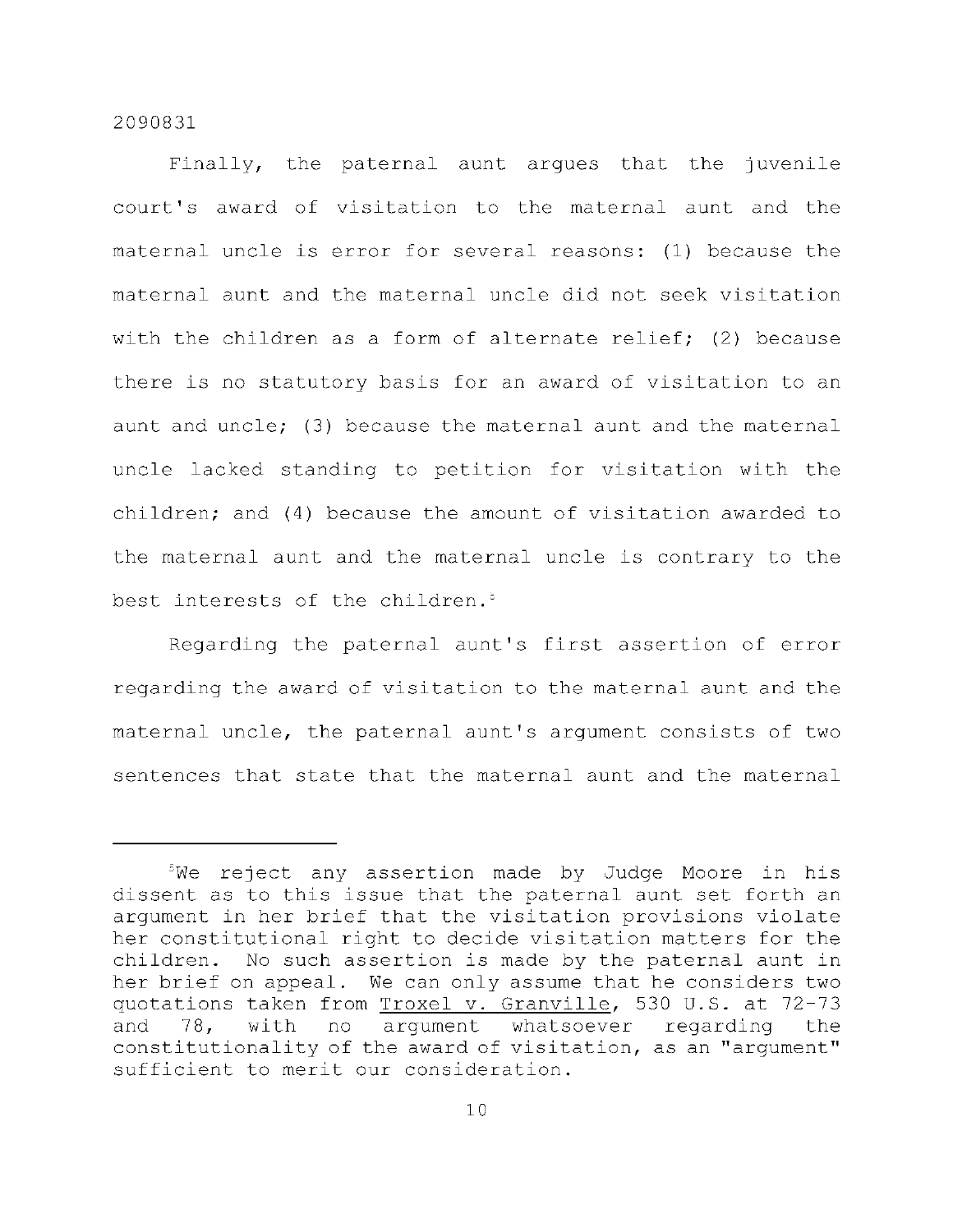uncle did not file a petition for visitation and that they did not ask for visitation during the final hearing. The paternal aunt wholly fails to cite any authority to support her argument that the award of visitation should be reversed on those grounds. Accordingly, we will not address that argument. See Rule  $28(a)$  (10), Ala. R. App. P.; and Watson  $v$ . Whittington Real Estate, LLC, 16 So. 3d 802, 809 (Ala. Civ. App. 2009) (when the appellant failed to cite any legal authority to support a particular issue raised on appeal, this court held that the "issue present [ed] no ground upon which we may reverse the trial court's judgment").

We will consider the paternal aunt's argument that there is no law that allows the maternal aunt and the maternal uncle to seek visitation with the children with the paternal aunt's argument that the maternal aunt and the maternal uncle lacked standing to petition for visitation with the children. We agree that the Alabama Legislature has not provided aunts and uncles a statutory right to an award of visitation with a niece or nephew in a typical custody proceeding. However, this case stems from a dependency proceeding, not a custody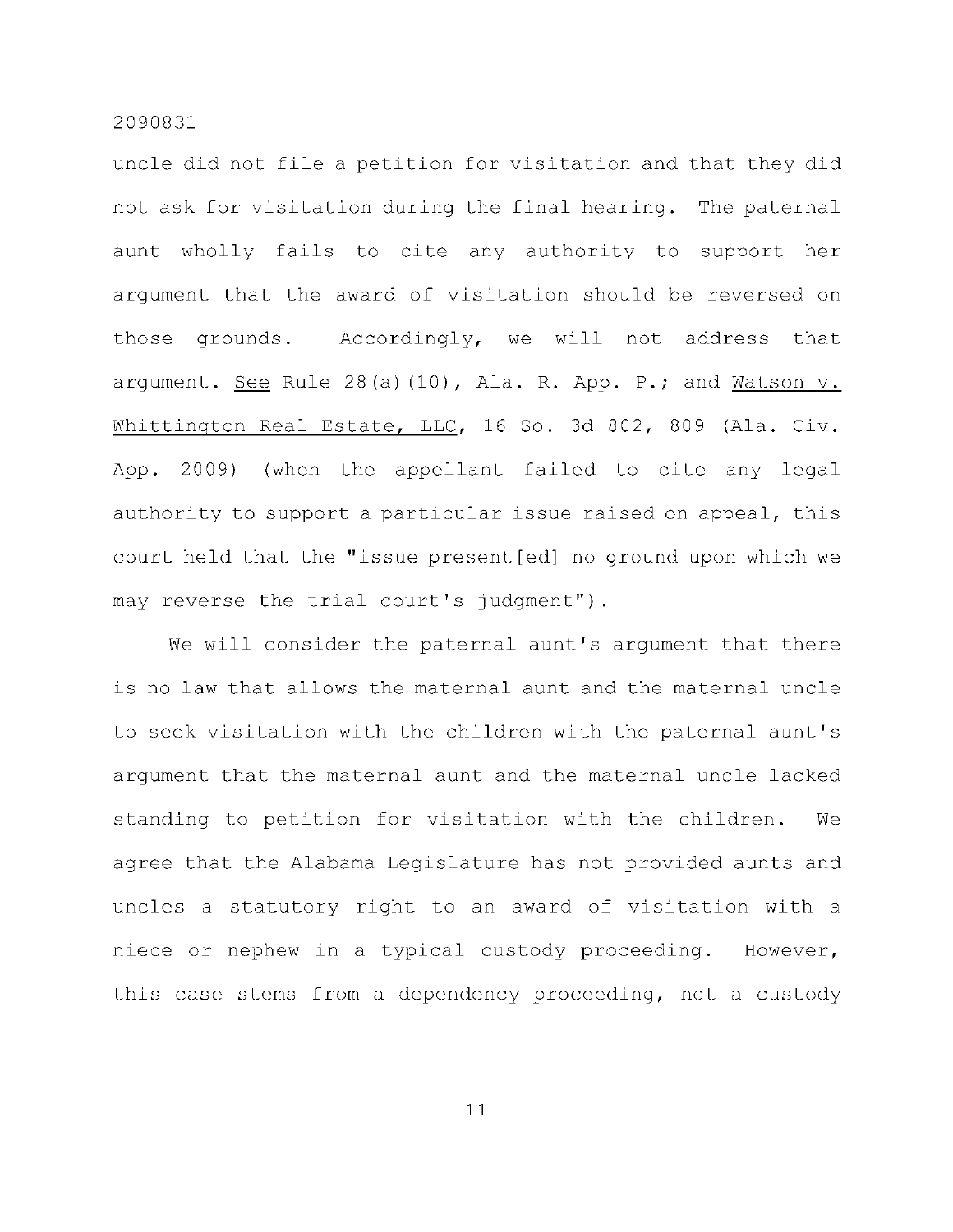proceeding.<sup>6</sup> In J.S.M. v. P.J., 902 So. 2d 89 (Ala. Civ. App. 2004), this court upheld an award of visitation to a nonparent who had filed a dependency petition seeking custody of the child, without specifically seeking an award of visitation, based in part on the authority of former  $$ 12-15-71(a) (4)$ , Ala. Code 1975, which authorized a juvenile court, after adjudicating a child to be dependent, to "[m]ake any other order as the court in its discretion shall deem to be for the welfare and best interests of the child." Although  $$ 12-15 71(a)(4)$  was repealed by the Alabama Juvenile Justice Act ("the AJJA"), § 12-15-101 et seq., Ala. Code 1975, and renumbered in the AJJA at  $\frac{12-15-314}{a}$  (4), Ala. Code 1975, effective January 1, 2009, see Act No. 2008-277, Ala. Acts 2008,  $\frac{12-15-314}{a}$  (4) is nearly identical to former  $\frac{12-15-16}{b}$ 71(a)(4). See  $\frac{12-15-314}{a}$ (a)(4) (allowing a juvenile court, after adjudicating a child dependent, to "[m]ake any other order as the juvenile court in its discretion shall deem to be

 $6$ Although a dispositional custody award was entered, the juvenile court had authority to enter the custody award only because it determined that the children were dependent. See §  $12-15-310$ , Ala. Code 1975 (if a juvenile court finds that a dependency petition has not been proven by clear and convincing evidence, the juvenile court must dismiss the petition) .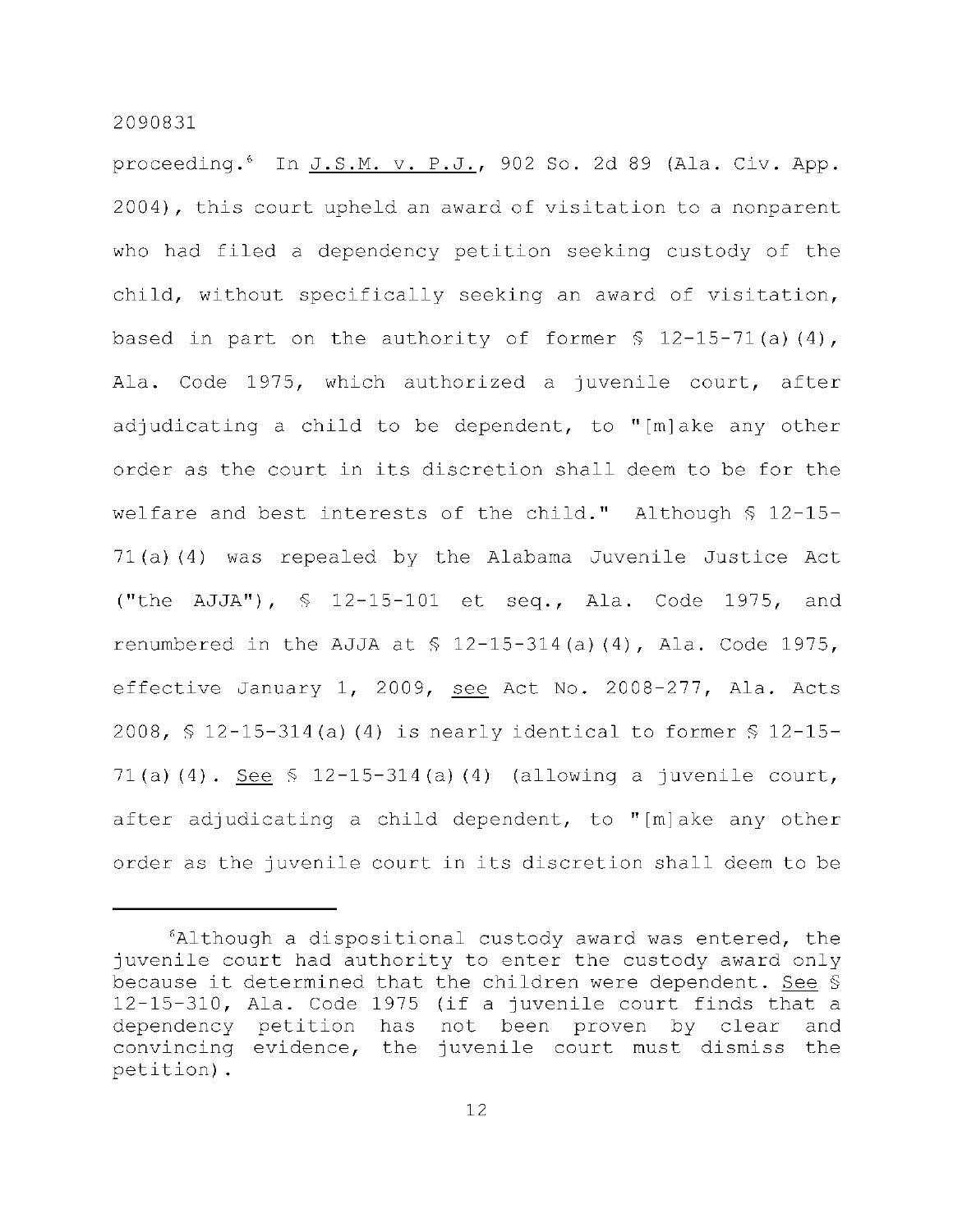for the welfare and best interests of the child"). In  $J.S.M.,$ this court held that an award of visitation to the nonparent was appropriate after the child was adjudicated dependent "if the [juvenile] court determined such an award to be in the child's best interests." 902 So. 2d at 95. Accordingly, we conclude that, pursuant to  $\frac{12-15-314}{a}$  (4), the juvenile court could have awarded the maternal aunt and the maternal uncle visitation with the children if the juvenile court determined that such an award was in the best interests of the children .

Therefore, we will now consider the paternal aunt's final argument that the record did not support a determination that an award of visitation to the maternal aunt and the maternal uncle was in the best interests of the children.

The record on appeal reveals the following. The maternal aunt and the maternal uncle live in Florala, Alabama, which is approximately four hours from the children's home in Anniston. The maternal aunt admitted that her family was not "closeknit" and that all of her sisters, including a sister that lived near the children, had "serious problems." The evidence indicated that, at the time of the mother's and the father's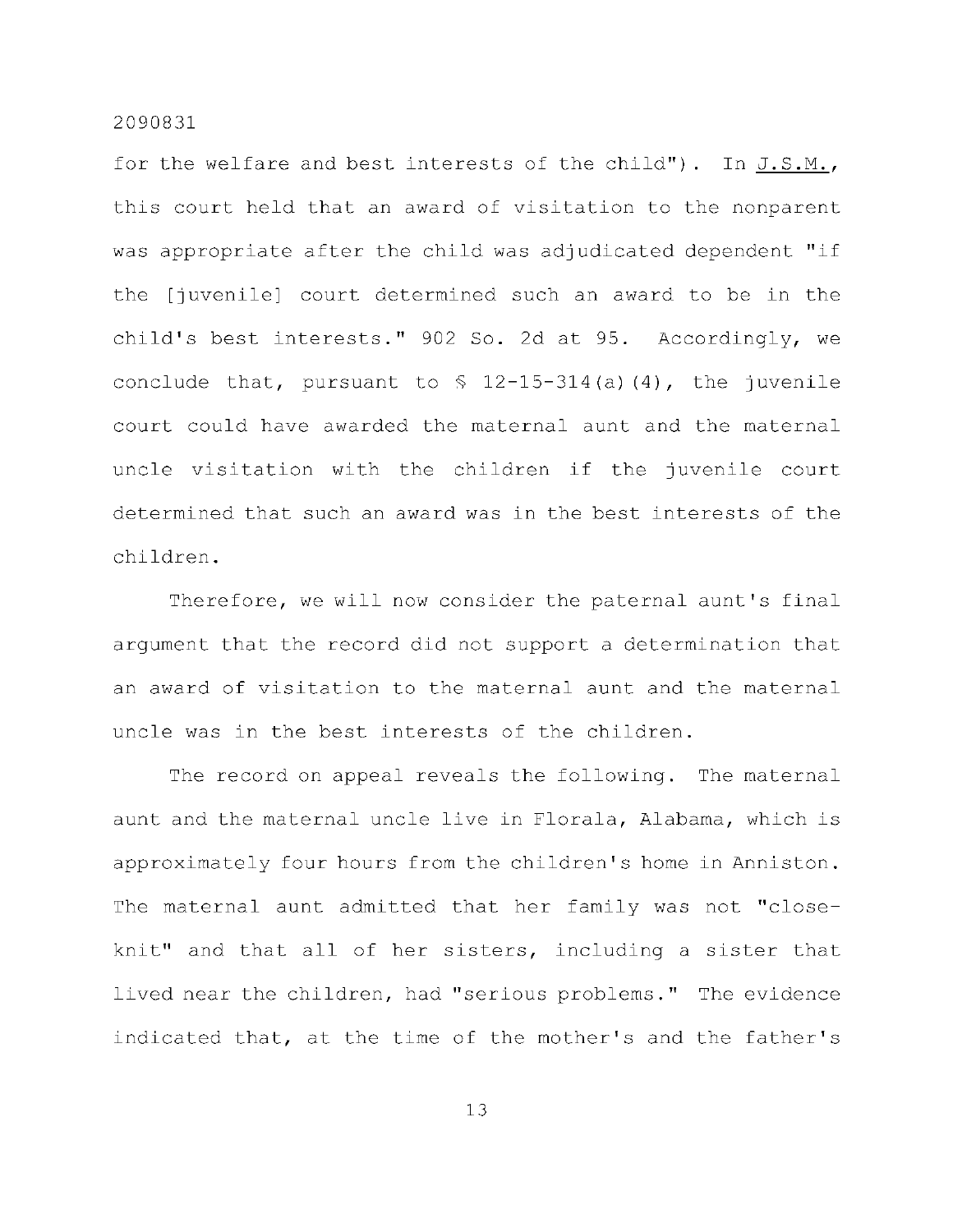deaths, the maternal aunt had met the children, who were approximately 8 years old and 10 years old, only on 1 prior occasion, approximately 3 months before the mother and the father died. The maternal uncle admitted that he did not meet the children until after the mother and the father died. However, the record indicated that the maternal aunt and the maternal uncle had been able to develop a relationship with the children during three visits arranged by Donna Crow, the children's counselor, and DHR. In its judgment, the juvenile court found that the maternal aunt and the maternal uncle "clearly love" the children and desire a relationship with them. That finding is supported by the evidence. The record indicates that DHR approved the home of the maternal aunt and the maternal uncle and that DHR had no safety concerns regarding their home.

Crow testified that she had recommended that visitation between the children and the maternal aunt and the maternal uncle be suspended after their third visit based on unspecified allegations made by the children. The maternal aunt and the maternal uncle testified that they had learned that their visits with the children had been suspended the day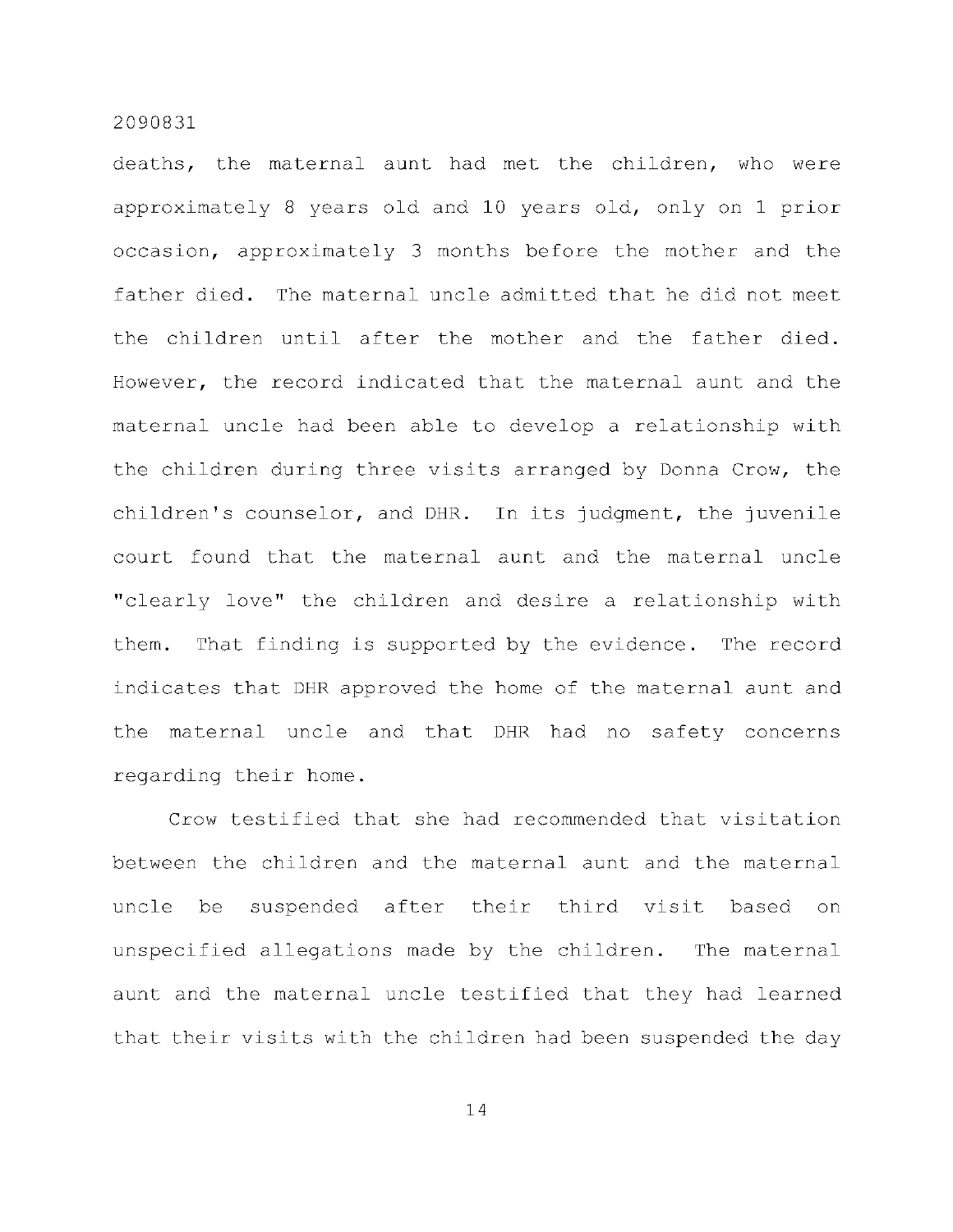before trial, and the maternal uncle stated that he was flabbergasted that their visitation had been suspended because he thought the visits had gone exceptionally well. Both the maternal aunt and the maternal uncle denied making any negative remarks about the paternal aunt during their visits with the children.

However, Crow testified that the children could resume visitation with the maternal aunt and the maternal uncle once the children felt that they were not going to be taken from the paternal aunt's home. Crow recommended that visits begin at her office and move to the paternal aunt's home, where the children could see the paternal aunt and the maternal aunt and the maternal uncle being friendly to one another. Although the record indicated that there were communication issues between the paternal aunt and the maternal aunt and the maternal uncle, the paternal aunt testified that she had no problem with the maternal aunt or the maternal uncle and that, if she were awarded custody, she would "open her doors" to the maternal aunt and the maternal uncle. The maternal aunt stated that, if she was not awarded custody of the children, she would like as much visitation with the children as the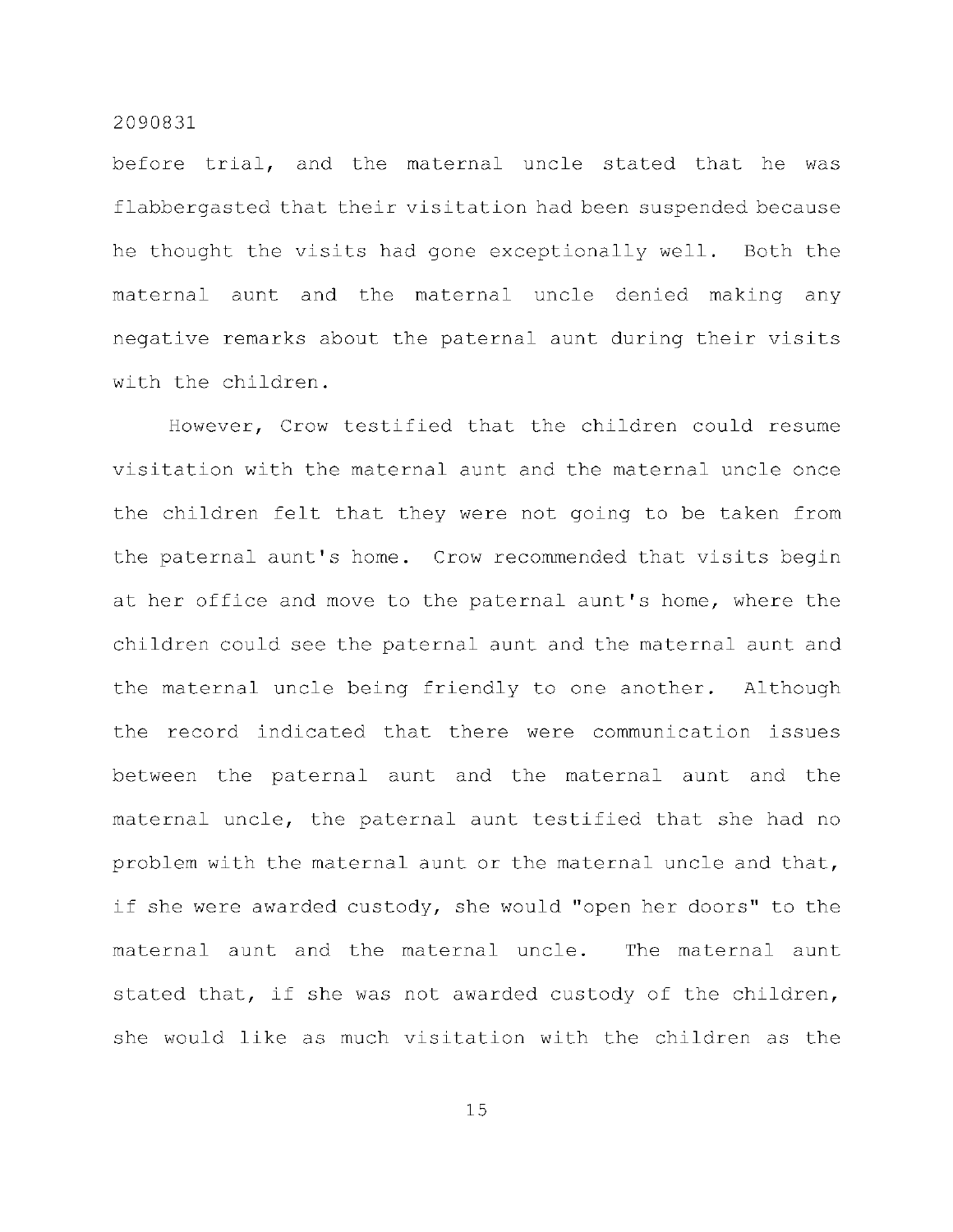paternal aunt would allow. The paternal aunt testified that she supported the children's having a relationship with the maternal aunt and the maternal uncle. The quardian ad litem of the children also stated that she hoped that the maternal aunt and the maternal uncle could become part of the children's lives.

This court's standard of reviewing visitation awards in a dependency action is well settled.

" In awarding visitation rights relating to the disposition of a 'dependent child' pursuant to [former]  $$ 12-15-71(a)$  [ repealed by the AJJA and replaced by  $\text{\$}$  12-15-314(a)], the trial court is quided by the 'best interests of the child' standard. See [former]  $\frac{12-15-71}{a}$  (4) [repealed by the AJJA and replaced by  $\frac{12-15-314}{a}$  (4)] ('If a child is found to be dependent, the court may make any of the following orders of disposition to protect the welfare of the child:  $\ldots$  (4) Make any ... order as the court in its discretion shall deem to be for the welfare and best interests of the child.') .

"'"'The determination of proper visitation ... is within the sound discretion of the trial court, and that court's determination should not be reversed absent a showing of an abuse of discretion.' Ex parte Bland, 796 So. 2d 340  $(Ala. 2000).$  '[C]ases in Alabama have consistently held that the primary consideration in setting visitation rights is the best interests and welfare of the case must be decided on its own facts and child. Furthermore, each child visitation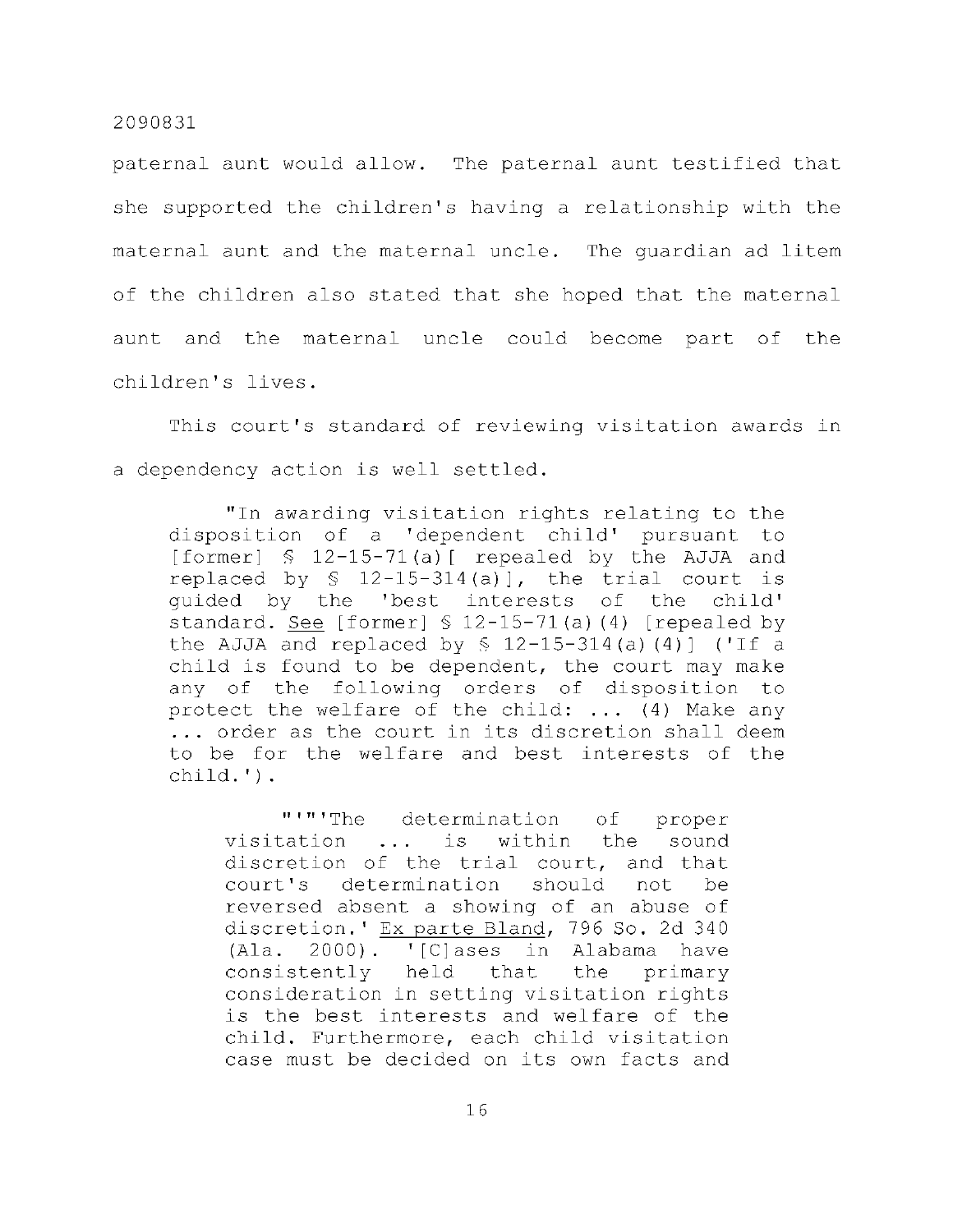circumstances.' Fanning v. Fanning, 504 So. 2d 737, 739 (Ala. Civ. App. 1987) (citations omitted). 'When the issue of visitation is determined after oral proceedings, the trial court's determination of the issue will not be disturbed absent an abuse of discretion or a showing that it is plainly in error. Andrews v. Andrews, 520 So. 2d 512 (Ala . Civ. App. 1987).' Dominick v. Dominick, 622 So. 2d 402, 403 (Ala. Civ. App. 1993)."

"'K.L.U. v. M.C., 809 So. 2d 837, 840-41 (Ala. Civ. App. 2001).'

"<u>K.L.R. v. L.C.R.</u>, 854 So. 2d [124,] 132[ (Ala. Civ. App. 2003)]."

K.B. v. Cleburne County Dep't of Human Res., 897 So. 2d 379, 387-88 (Ala. Civ. App. 2004).

Based on our review of the record, we cannot conclude that the juvenile court exceeded its discretion by awarding the maternal aunt and the maternal uncle visitation with the children. Although it was undisputed that the children did not have a close relationship with the maternal aunt or the maternal uncle before the mother and the father died, the juvenile court could have concluded, especially in light of the maternal aunt's testimony that her sister that lived near the children had serious problems, that it was in the best interests of the children to maintain ties to their deceased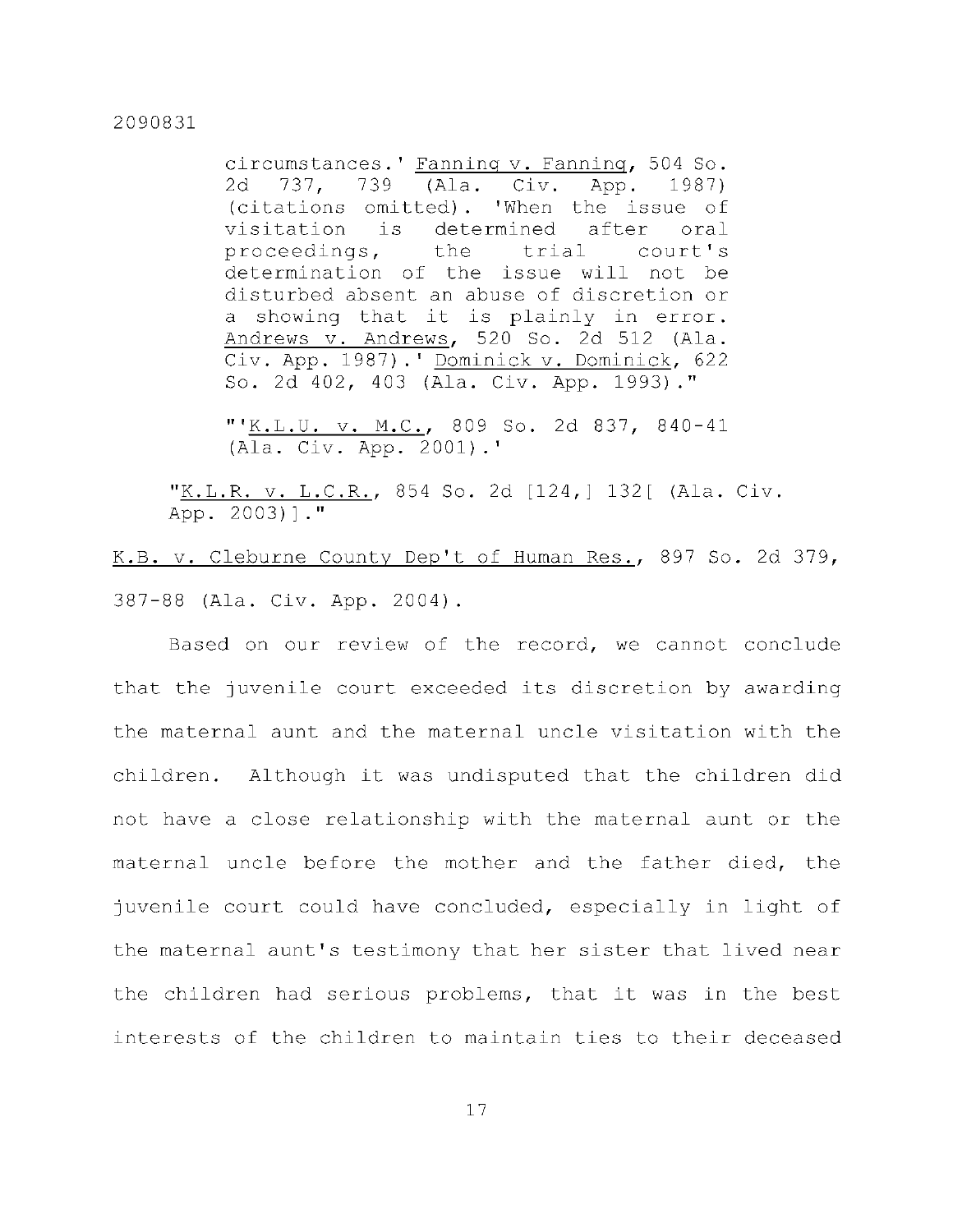mother's family through visitation with the maternal aunt and the maternal uncle.<sup> $7$ </sup>

The paternal aunt also arques that the amount of visitation awarded to the maternal aunt and the maternal uncle was error because it was contrary to Crow's recommendation that visitation begin in an environment where the children felt safe. Although the juvenile court awarded the maternal aunt and the maternal uncle considerable visitation with the children, the juvenile court included in its judgment certain provisions to protect the best interests of the children that indicate that Crow's recommendations were adequately considered. For example, the juvenile court ordered that Crow begin working with the children to prepare them for visitation with the maternal aunt and the maternal uncle and that visitation with the maternal aunt and the maternal uncle was not to begin until the children were adequately prepared by Crow. The juvenile court also held that the maternal aunt and

 $7$ It is not for this court to determine whether visitation with the maternal aunt and the maternal uncle is in the best interests of the children. The court is limited to reviewing whether a juvenile court exceeded its discretion by determining that an award of visitation was in the best interests of the children. See K.B. v. Cleburne County Dep't of Human Res., 897 So. 2d 379, 387-88 (Ala. Civ. App. 2004).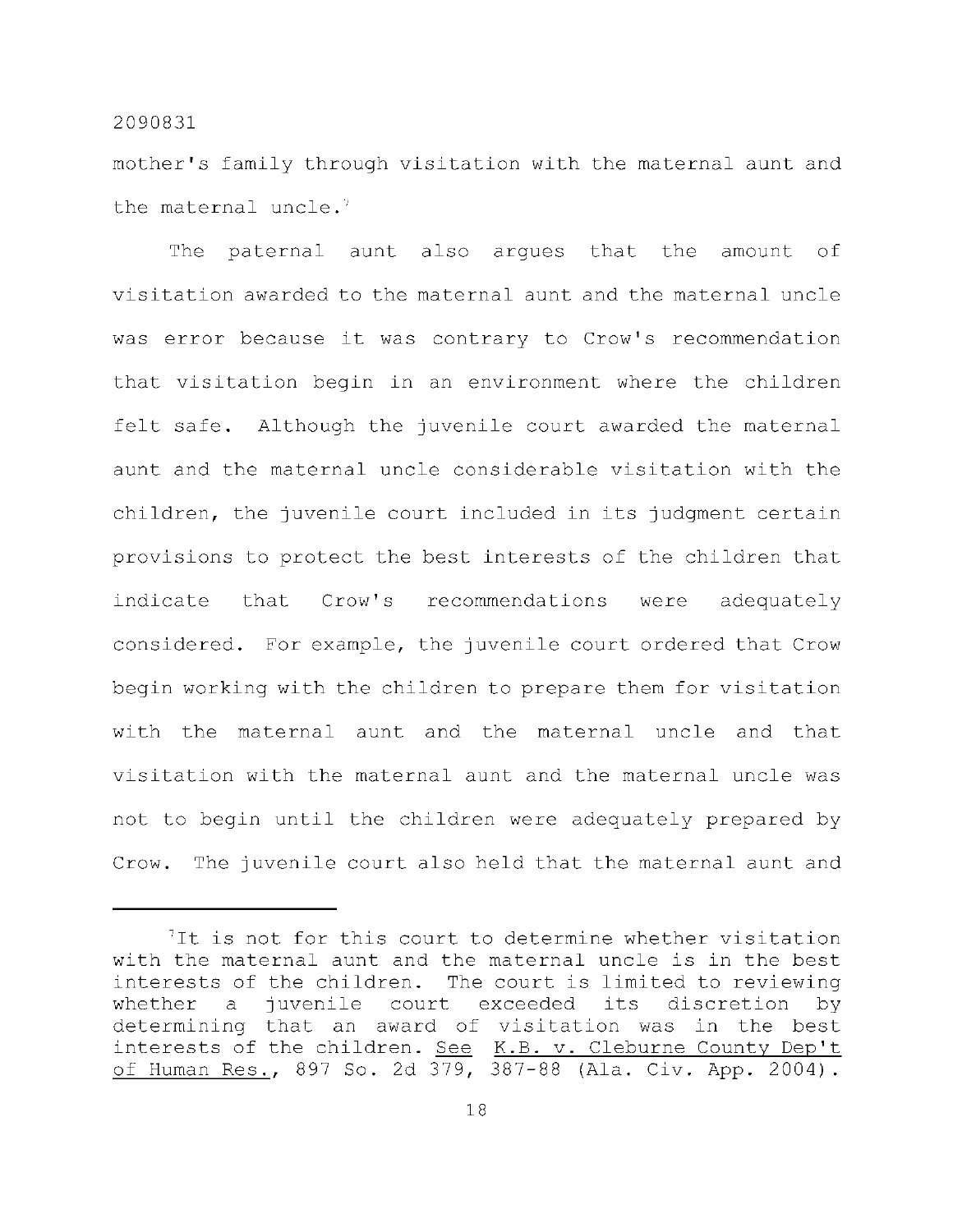the maternal uncle shall participate in counseling if Crow recommended that they do so before visitation with the children began again. Therefore, we cannot conclude that the visitation awarded to the maternal aunt and the maternal uncle was contrary to the recommendation made by Crow.

Accordingly, we conclude that the judgment of the juvenile court is due to be affirmed.

AFFIRMED.

Thompson, P.J., and Pittman and Thomas, JJ., concur.

Bryan, J., concurs specially.

Moore, J., concurs in part and dissents in part, with writing .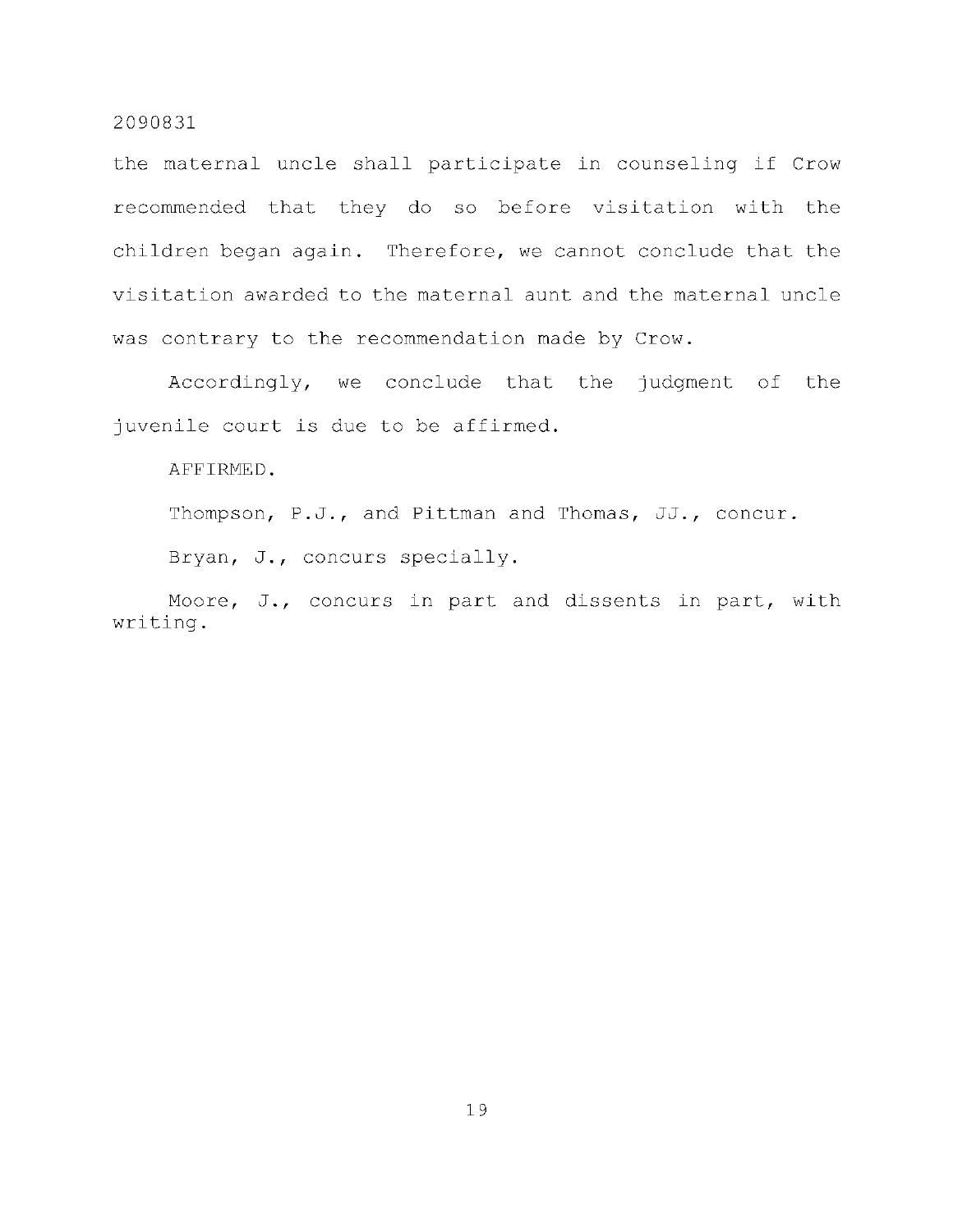BRYAN, Judge, concurring specially.

Although not necessary to the determination of the appeal filed by  $D.B.$  ("the paternal aunt") and  $J.R.B.$  ("the paternal uncle"), I write specially to address the first argument raised in their brief on appeal, that the juvenile court unconstitutionally limited the paternal aunt's right to direct the education of C.J.H. and S.H. (collectively referred to hereinafter as "the children").<sup>3</sup>

The paternal aunt, citing Meyer v. Nebraska, 262 U.S. 390  $(1923)$ , argues that parents are afforded a fundamental right to educate their children in the way they see fit. The paternal aunt further arques, citing Pierce v. Society of Sisters of the Holy Names of Jesus and Mary, 268 U.S. 510  $(1925)$ , that the "doctrine of parental rights" applies to quardians and custodians.

In Meyer, the United States Supreme Court held that parents, pursuant to their liberty interest under the Fourteenth Amendment to the United States Constitution, have a right to control and direct the education of their children. 262 U.S. at 400-01. In Pierce, relying on its holding in

 ${}^{3}$ See note 1 and note 3 in the main opinion.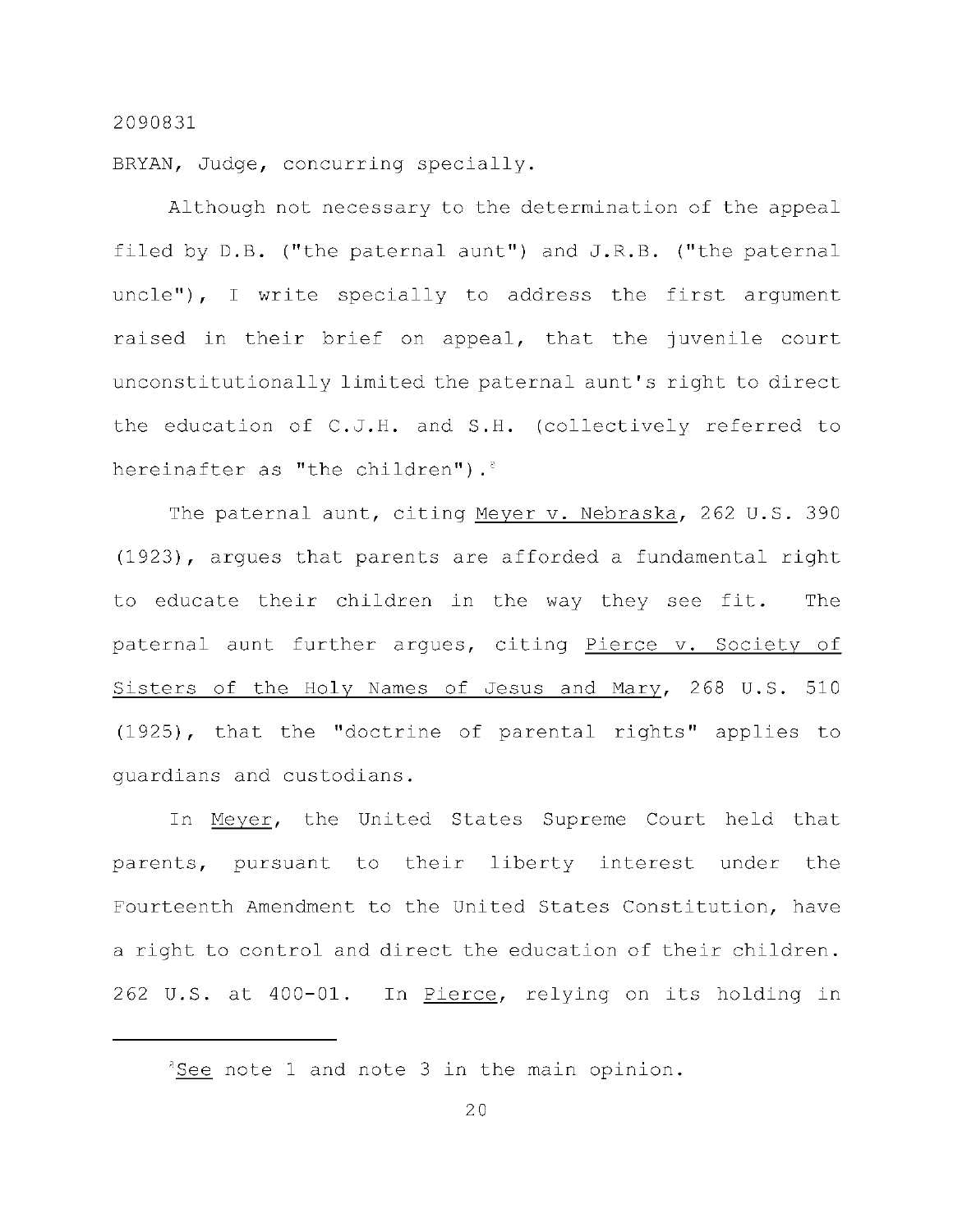Meyer, the United States Supreme Court held that a state statute that required "every parent, quardian, or other person having control or charge or custody of a child between 8 and 16 years to send him 'to a public school  $\ldots$ , '" 268 U.S. at 530, was unconstitutional because it "unreasonably interfere[d] with the liberty of parents and quardians to direct the upbringing and education of children under their control." 268 U.S. at 534-35 (emphasis added). Based on the above-emphasized language, the paternal aunt argues that she, as the "custodial quardian" of the children, has the same fundamental substantive due-process right to control and direct the education of the children as the biological parents of the children. I disagree.

At the outset of this dependency action, the paternal aunt was a nonparent with no legal rights to the children. Pursuant to the juvenile court's statutory authority to make a dispositional order regarding custody of the children after they were adjudicated dependent, see  $$ 12-15-314(a)$ , Ala. Code 1975 (setting forth the dispositional orders a juvenile court may make after a child is adjudicated dependent), the juvenile court transferred legal custody of the children from the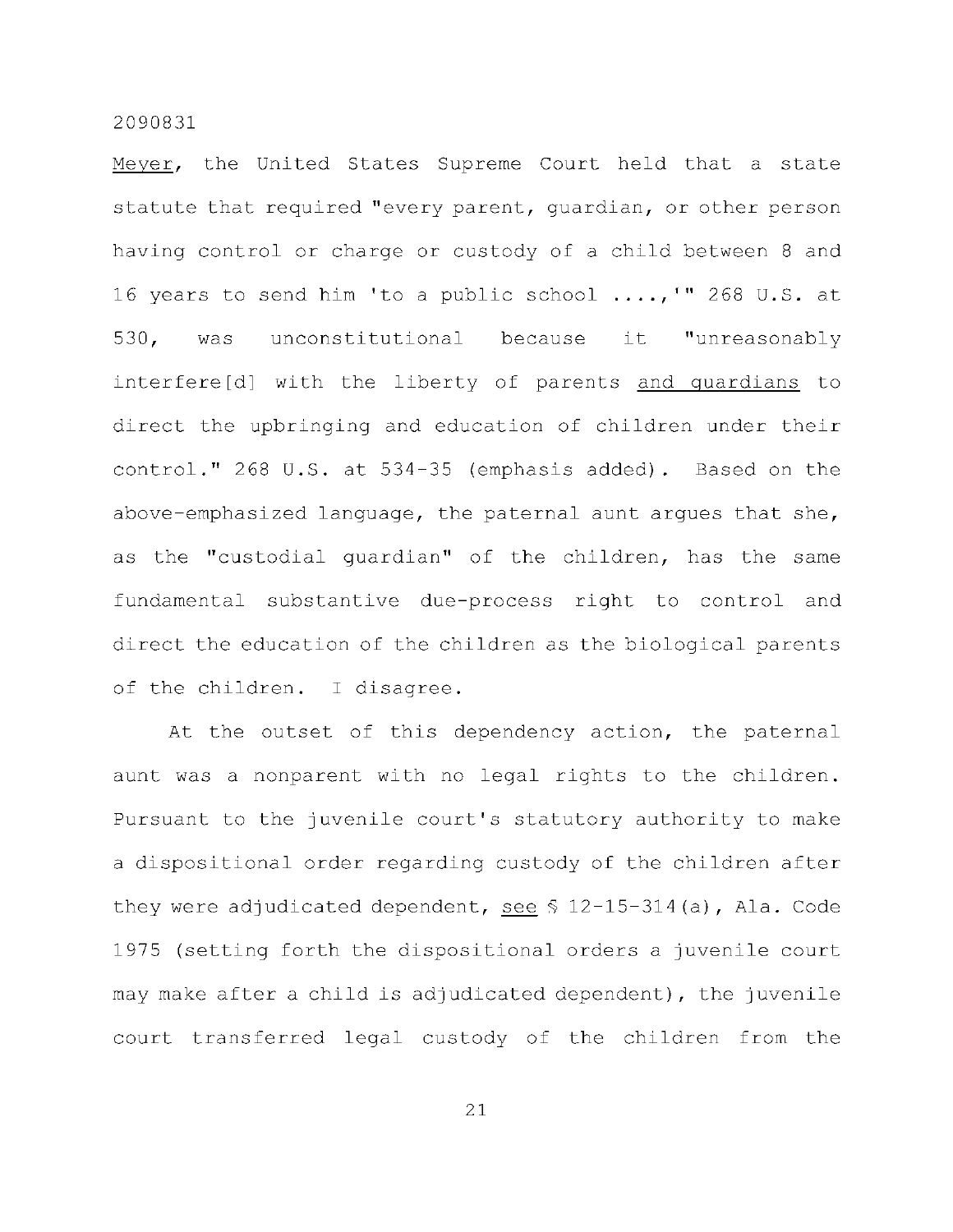Calhoun County Department of Human Resources to the paternal aunt. In Alabama, juvenile proceedings are conducted pursuant to the Alabama Juvenile Justice Act ("the AJJA"), codified at  $$12-15-101$  et seq., Ala. Code 1975. The AJJA defines "legal custody" as

"[a] legal status created by order of the juvenile court which vests in a legal custodian $[$ <sup>3</sup>] the right to have physical custody of a child under the jurisdiction of the juvenile court pursuant to this chapter and the right and duty to protect, train, and discipline the child and to provide the child with food, shelter, clothing, education, and medical care, all subject to the powers, rights, duties, and responsibilities of the legal guardian of the person of the child and subject to any residual parental rights and responsibilities. A parent, person, agency, or department granted legal custody shall exercise the rights and responsibilities personally, unless otherwise restricted by the juvenile court."

 $$ 12-15-102(16)$ , Ala. Code 1975 (emphasis added).

Thus, the AJJA explicitly states that the rights and responsibilities of a legal custodian may be restricted by the juvenile court. Regarding the children, the only rights the

<sup>&</sup>lt;sup>9</sup> The AJJA defines "legal custodian" in  $\frac{1}{5}$  12-15-102 (15), Ala. Code 1975, as

<sup>&</sup>quot;[a] parent, person, agency, or department to whom legal custody of a child under the jurisdiction of the juvenile court pursuant to this chapter has been awarded by order of the juvenile court or other court of competent jurisdiction."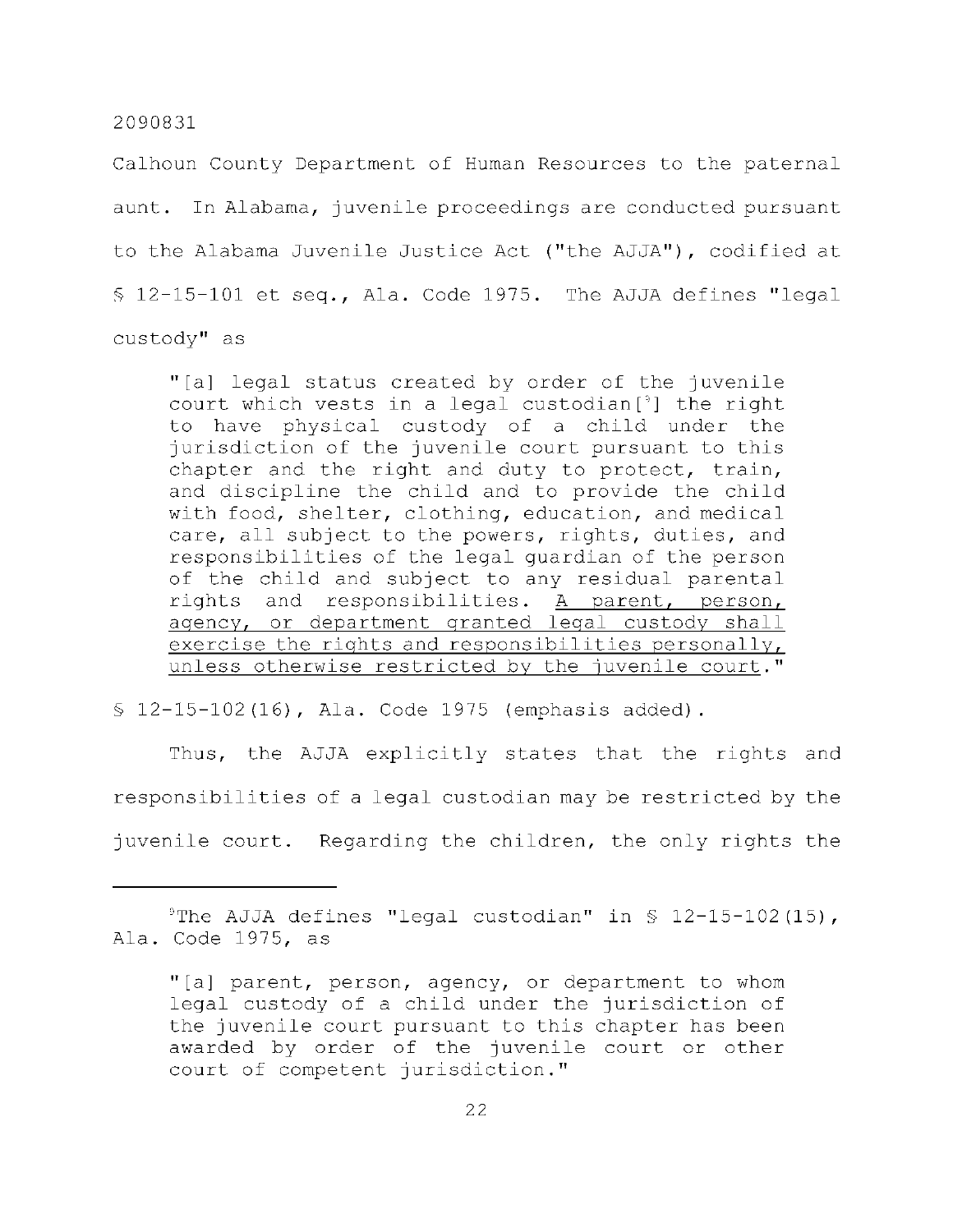paternal aunt obtained were given to her pursuant to the juvenile court's statutory authority to make a dispositional order after a finding of dependency; in doing so, the juvenile court limited the paternal aunt's right to provide education to the children by limiting the paternal aunt's choice of education for the children in a manner that would, as stated by the juvenile court in its judgment, "provide the child[ren] with as much normalcy as possible, due to the turmoil the  $child[ren]$  ha[ve] endured."

The paternal aunt, in her brief on appeal, has not addressed the fact that the juvenile court had authority to confer restricted rights to her as a legal custodian, and she has not otherwise challenged the constitutionality of any part of the AJJA. In short, the paternal aunt has presented this court with no authority that would support her argument that she, as a legal custodian with limited rights conferred by the juvenile court, has the same inherent, fundamental constitutional right as a biological parent to direct the education of the children. Therefore, based on the argument presented by the paternal aunt, I conclude that that part of the juvenile court's judgment that temporarily limited the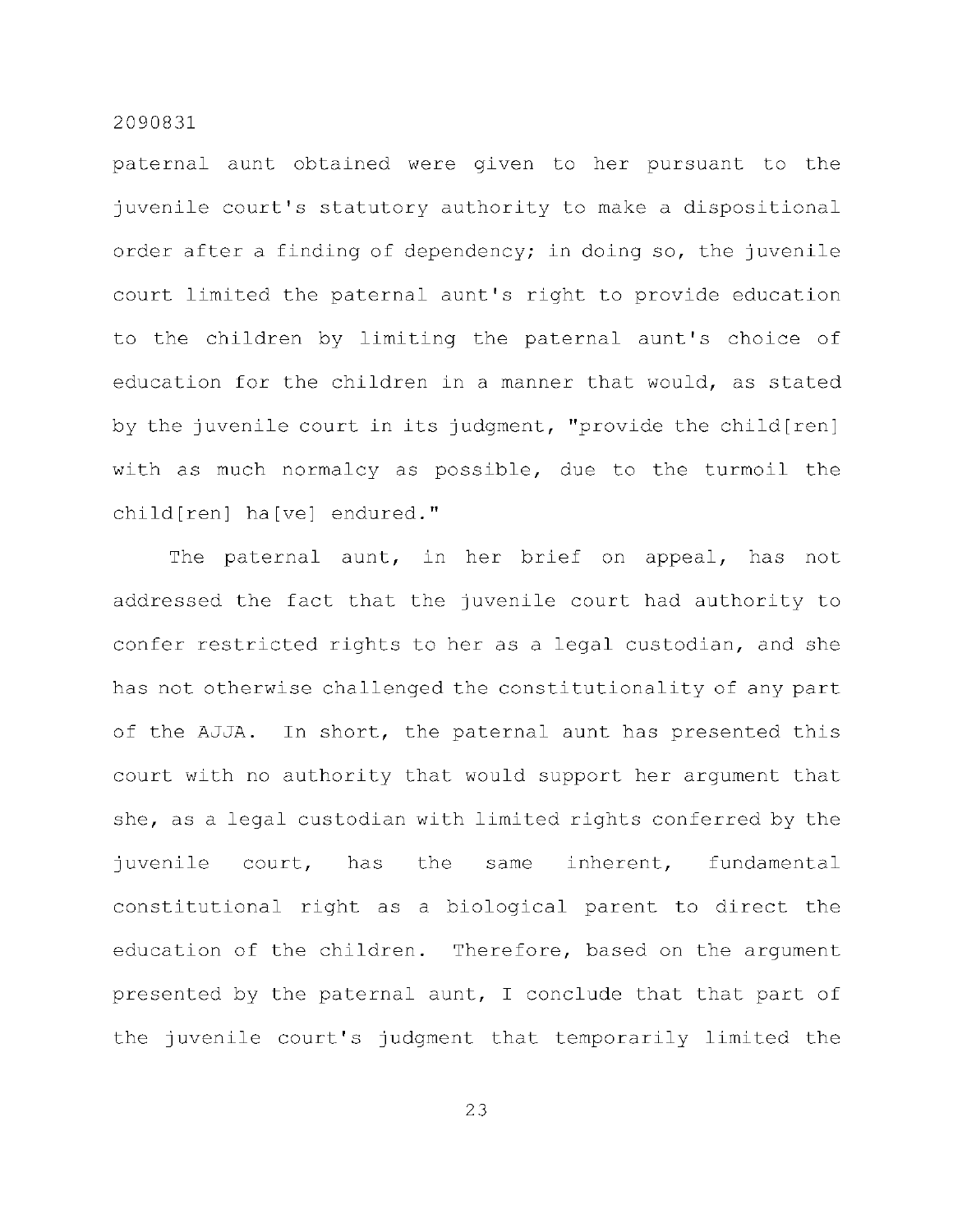paternal aunt's choice of education for the children did not violate the paternal aunt's constitutional rights.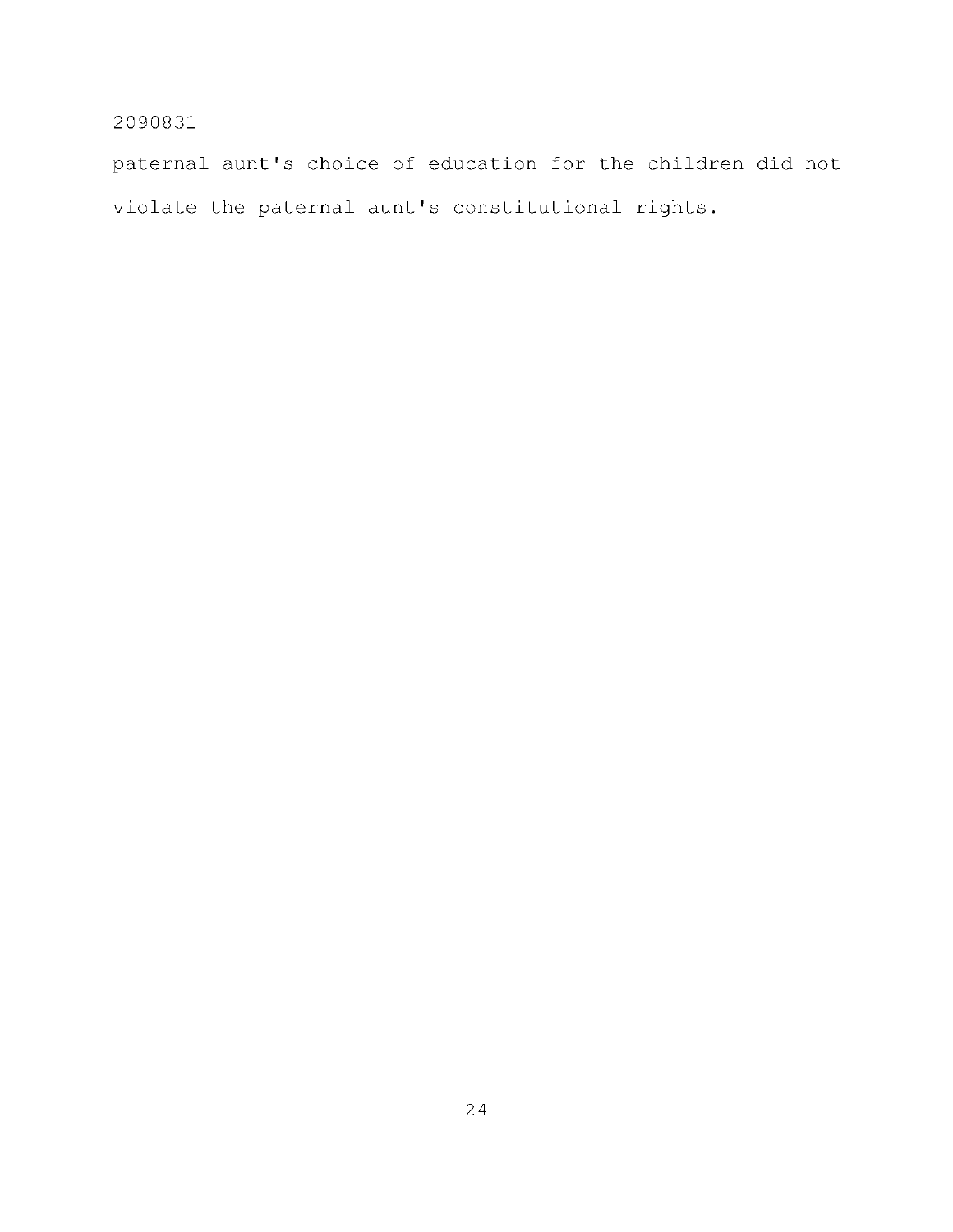MOORE, Judge, concurring in part and dissenting in part.

D.B. and J.R.B. ("the custodians"), who are the paternal aunt and uncle of S.H. and C.J.H. ("the children"), appeal from the May 3, 2010, judgment entered by the Calhoun Juvenile Court ("the juvenile court") on three separate grounds. First, the custodians argue that the judgment unconstitutionally requires them to maintain the children in public school. Second, the custodians argue that the judgment unconstitutionally subjects them to monitoring by the Calhoun County Department of Human Resources ("DHR"). Third, the custodians arque that the juvenile court erred in awarding K.B. and  $L.B., Jr.$  ("the maternal aunt and uncle"), visitation with the children.

I agree with the main opinion that the custodians have misinterpreted the judgment in regard to the education of the children. The judgment specifies that the custodians may enroll the children in any school of their choosing but that they are precluded from homeschooling the children for one year. The judgment does not require the custodians to continue to enroll the children in public school. Hence, the issue whether a juvenile court can constitutionally include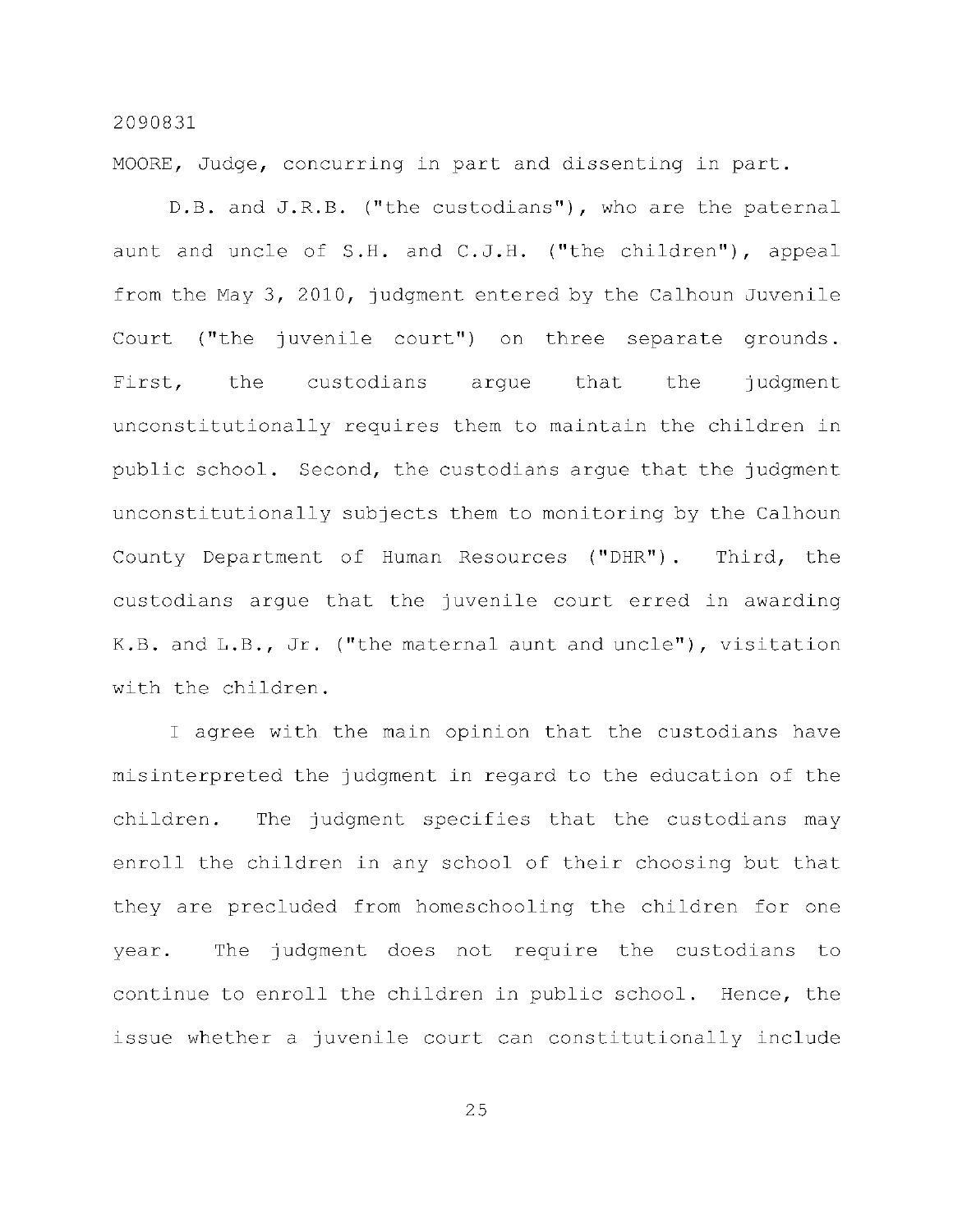such a limitation in a judgment awarding a relative custody of a dependent child is not before this court. Therefore, I fully concur with the decision not to address the constitutional issue raised by the custodians, and I do not express any opinion regarding the correctness of any of the legal principles espoused in Judge Bryan's special concurrence .

I disagree with the main opinion's treatment of the custodians' second issue. In their brief to this court, the custodians arque that American families have a constitutional right to be free of undue state interference; that, because they are fit parents, the state has no basis for interfering with their family; and that the provision in the judgment requiring DHR to supervise their family for one year violates that right by subjecting the custodians' child-rearing decisions to state oversight. In my opinion, that argument, which is supported by appropriate caselaw citations,  $10$ 

<sup>&</sup>lt;sup>10</sup> The main opinion criticizes this writing for relying on cases not cited by the custodians in their brief; however, an appellate court addresses legal arguments, not legal  $citations.$  The custodians argued that, as a matter of constitutional law, they are entitled to be free of DHR's supervision absent proof that the children would otherwise be subjected to harm. That this writer cited different cases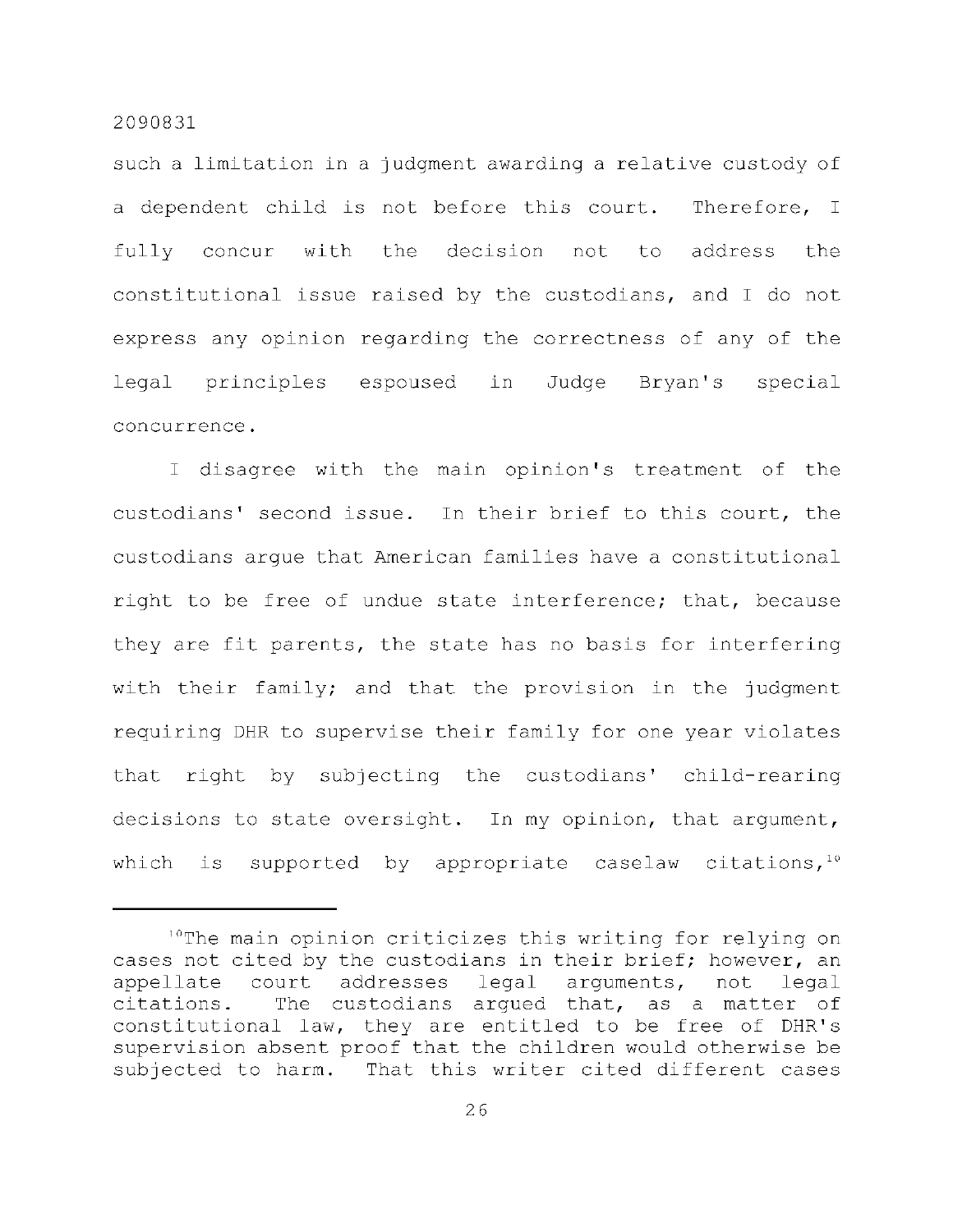sufficiently advises this court of the nature of the error that the custodians allege the juvenile court committed so that we should address it.

Furthermore, I agree with every premise of the custodians' argument. The Supreme Court of the United States has recognized that a relative, who assumes an in loco parentis role due to the death or absence of a child's natural parent, has a fundamental right to be free from undue state interference with that familial relationship. See Moore v. City of East Cleveland, Ohio, 431 U.S. 494 (1977). State interference with a family may be justified in order to protect a child from harm, see E.H.G. v. E.R.G., [Ms. 2071061, March 12, 2010] So. 3d , (Ala. Civ. App. 2010), but, in the absence of such a compelling justification, the state has no authority to oversee the child-rearing decisions of a fit custodian.  $Id.$  The juvenile court, by placing the

than those cited by the custodians does not in any way alter that argument. The appellees were fully apprised of the issue, both through the postjudgment motion filed by D.B. in the juvenile court as well as through the custodians' brief filed in this court. I cannot agree that, had the custodians cited Moore v. City of East Cleveland, Ohio, 431 U.S. 494 (1977), and E.H.G. v. E.R.G., [Ms. 2071061, March 12, 2010] So. 3d (Ala. Civ. App. 2010), the appellees would have responded any differently than they did.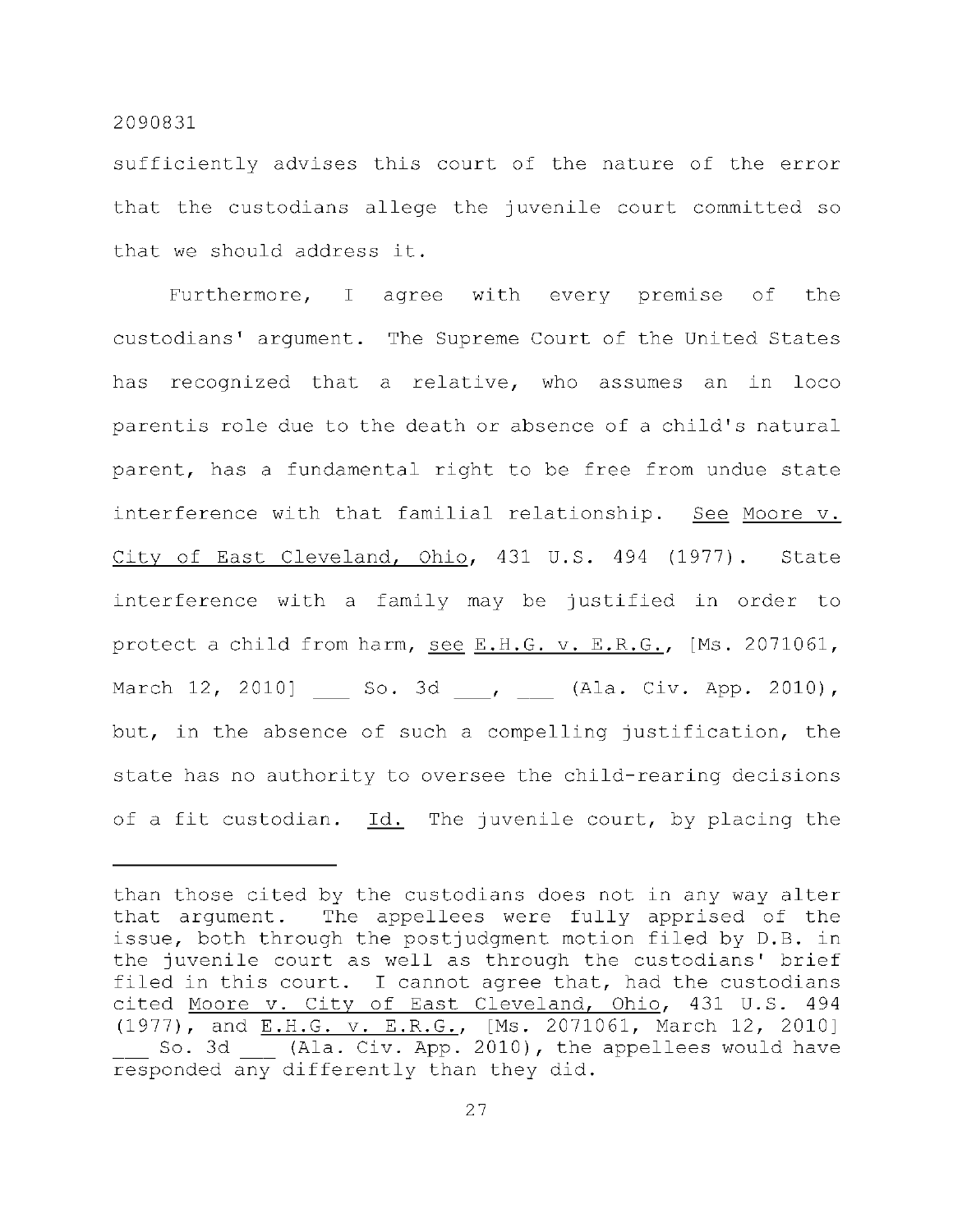children in the "permanent" custody of the custodians, impliedly found that the custodians were fit, willing, and able to receive and care for the children. See Ala. Code 1975,  $\frac{1}{2}$  12-15-314(a)(3)c. The record contains no evidence indicating that the children have been, or probably will be, subjected to harm by the custodians. The children in this case were rendered dependent by the deaths of their parents,  $11$ but their dependency ended once the juvenile court awarded their "permanent" custody to the custodians.  $S.P. v. E.T.,$ 957 So. 2d 1127, 1131 (Ala. Civ. App. 2005) (holding that dependency ends when "the child has a proper custodian 'and'

<sup>&</sup>lt;sup>11</sup> Previously, I have argued that a child whose parent or parents die is not dependent when the child remains under the proper care and supervision of relatives. See  $T.T.T.$  v. R.H., 999 So. 2d 544, 560-61 (Ala. Civ. App. 2008) (Moore, J., dissenting). In this case, after the deaths of the parents, the children were immediately placed with the custodians and have remained in their proper care and supervision ever since. According to my reasoning in  $T.T.T.,$  the children would not have been considered dependent. However, since T.T.T. was decided, our supreme court has issued Ex parte  $L.E.O.,$  [Ms. 1090565, Sept. 17, 2010] So. 3d (Ala. 2010), which has redefined dependency so as to make dependent any child who is not receiving proper care and supervision from the persons legally obligated to provide it. So, at least as the state of the law currently stands, the children were rendered dependent by the deaths of their parents, and the juvenile court properly accepted the stipulation of the parties that the children were dependent.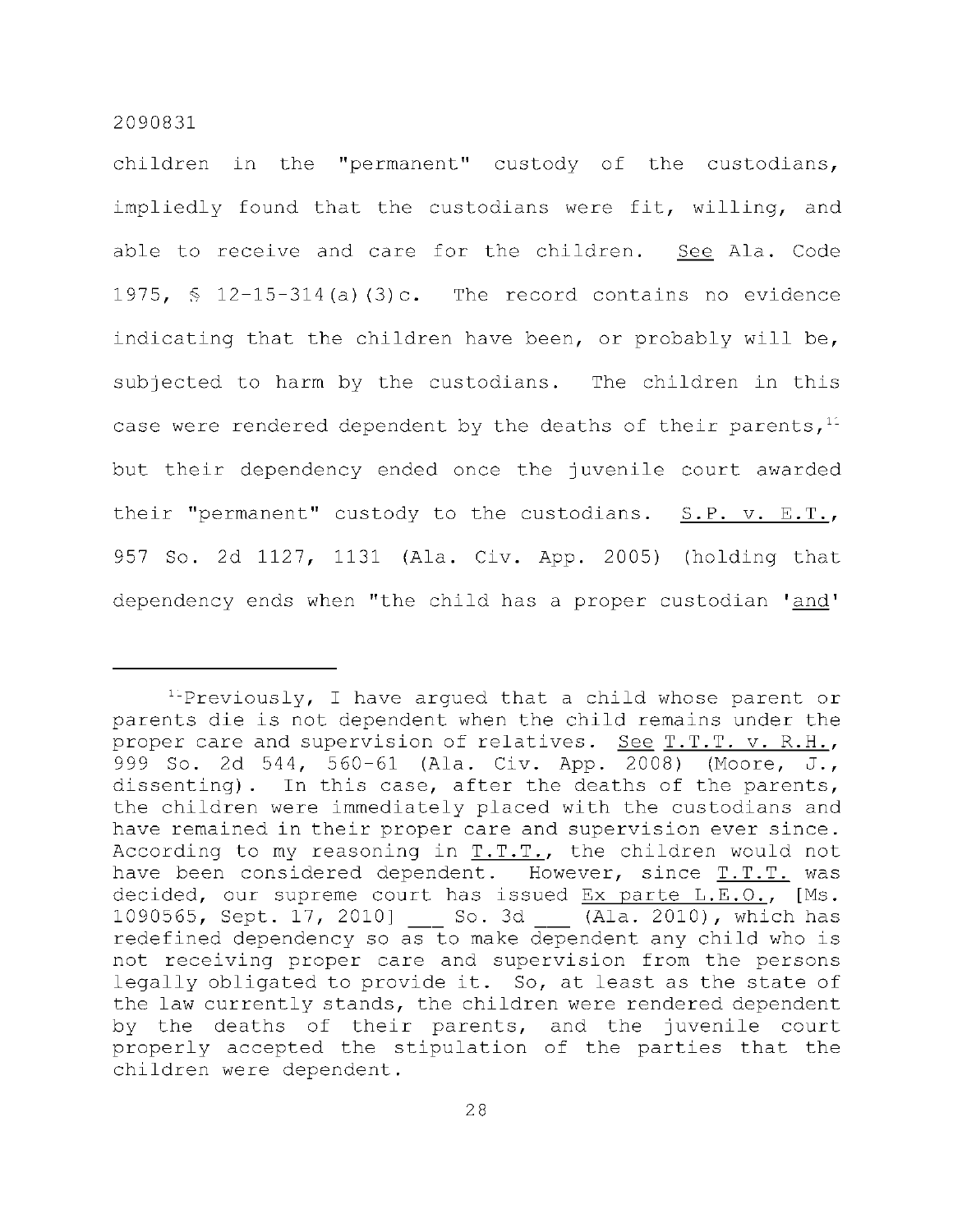is no longer 'in need of care or supervision' by persons other than the custodian"). The juvenile court cannot seize on the children's former dependent status as grounds for maintaining unnecessary state oversight.<sup>12</sup> In short, the juvenile court

 $12$  do not agree with the main opinion that the evidence shows that DHR's services are needed in order to protect the children from any contentious relationship between the<br>maternal and paternal sides of the family. So. 3d at maternal and paternal sides of the family. n.4. First, the evidence does not reveal any ongoing tension between the two sides of the children's families that threatens the safety or welfare of the children. The evidence shows only that, immediately following the deaths of the mother and the father, some members of the maternal side of the family exhibited anger toward the father for killing the mother. Although, at that time, some members of the maternal family suggested that the children would be best served by being in their custody, the only maternal relatives who subsequently sought custody, the maternal aunt and uncle, did so through appropriate judicial means. The record contains no evidence indicating that anyone violated the pendente lite custody award entered by the juvenile court, which awarded custody of the children to the custodians, or that anyone would violate the final custody judgment. The record also contains no evidence of any dangerous interaction between the two sides of the family since the custodians had been keeping the children. Even if the custody dispute could be characterized as "contentious," which could probably describe practically any child-custody dispute, it has not elevated to the level that the safety of the children has been threatened. Second, should any threat to the children from family tensions arise, that threat can be ameliorated through appropriate protection-from-abuse or other orders addressed toward that specific threat without DHR's intervention. Third, I am unaware of any authority that empowers DHR to perform monitoring on a family absent evidence of past harm or the threat of imminent harm to the children that the quardian of the child lacks the protective capacity to prevent. The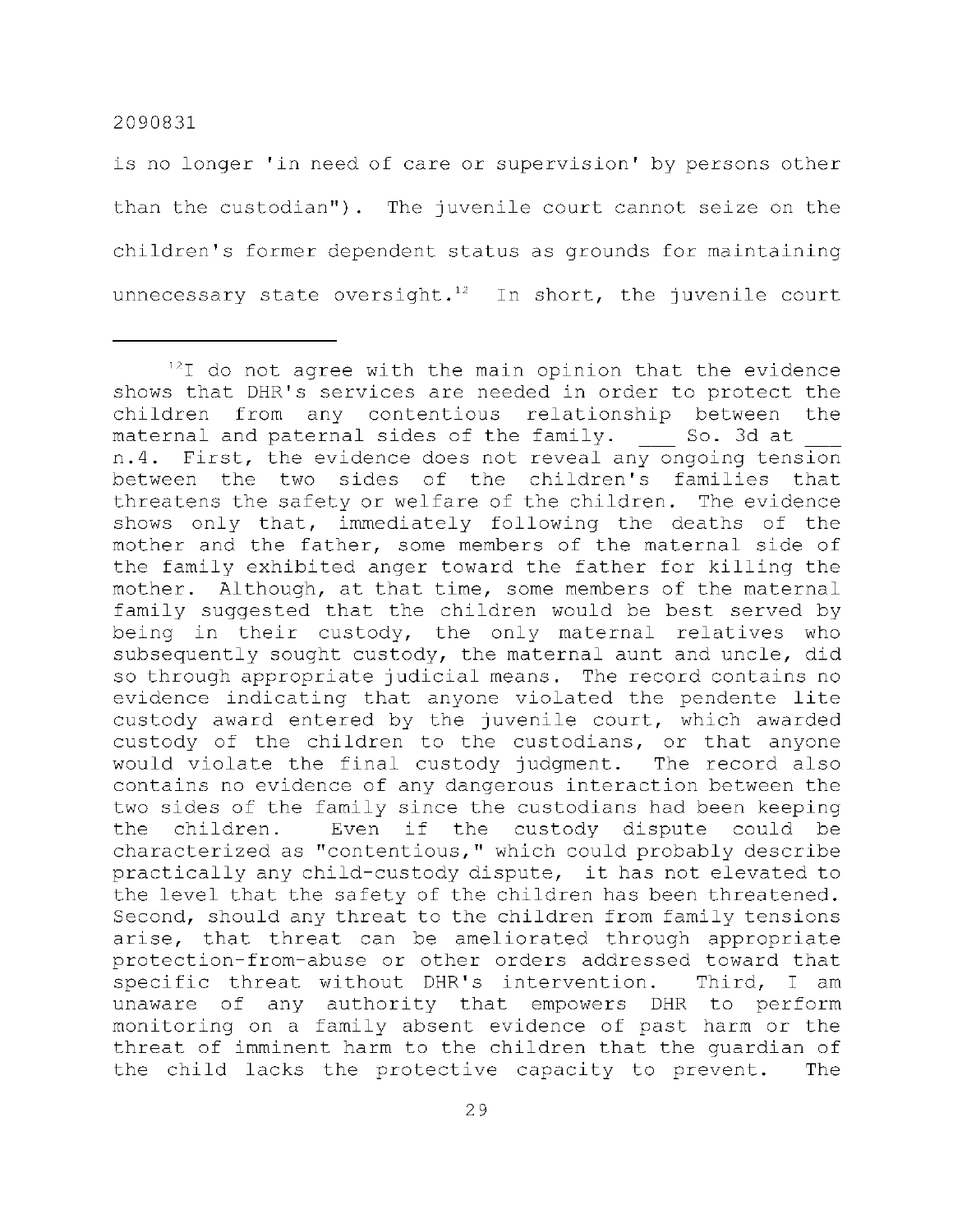had no rational basis, much less a compelling reason, for ordering DHR to supervise the family, and its judgment subjecting the family to such supervision violates the constitutional rights of the custodians.

As to the custodians' third argument, the record shows that, during the trial, the parties raised the issue of the visitation rights of the maternal aunt and uncle without objection, so I do not believe the juvenile court erred in addressing that issue in its judgment based on the ground that it was not properly pleaded. See Rule 15, Ala. R. Civ. P. I also agree that this court, in J.S.M. v. P.J., 902 So. 2d 89

record contains no evidence indicating that the custodians cannot act to adequately and lawfully protect the children.

The main opinion creates a dangerous precedent by recognizing that a juvenile court can order a family to be monitored by DHR solely because two sides of the family may not get along. Family tension is simply not a sufficient legal ground to justify state oversight over children. If this order is allowed, a juvenile court concerned for the safety of any child for any hypothetical or tenuous reason could, presumably, require constant monitoring of any family. Arguably, all children are jeopardized by some remote threat of harm that constant state monitoring could prevent. However, our constitution, which prizes the sanctity and independence of the family, does not allow such undue state interference. I fear the main opinion may be used as legal authority to allow even further unwarranted and unconstitutional judicial and executive intrusion into family affairs .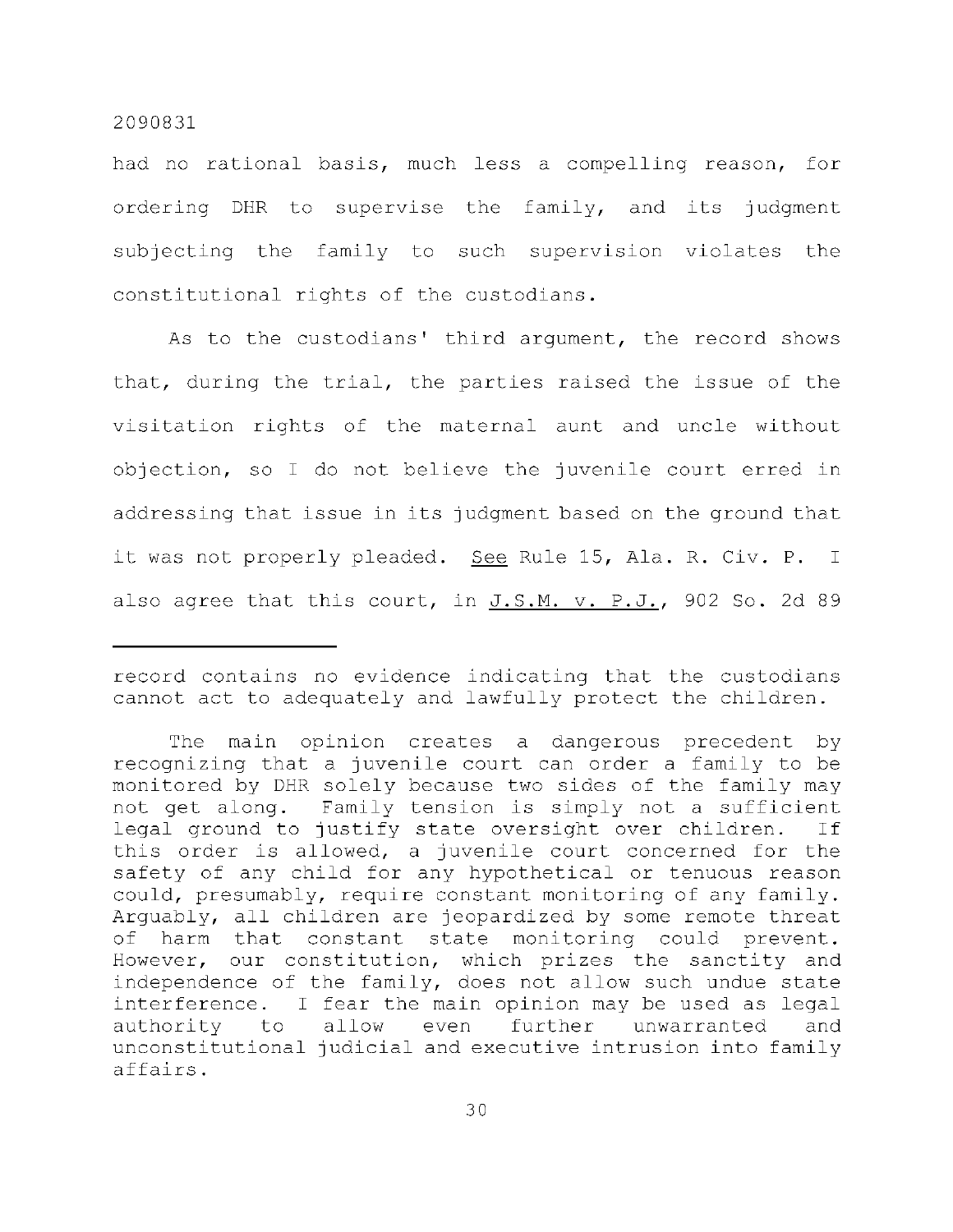(Ala. Civ. App. 2004), construed former Ala. Code 1975,  $\frac{1}{2}$  12-15-71(a)(4), as authorizing a juvenile court to award visitation to a nonparent when such visitation is in the best interests of a dependent child, and that the reasoning in J.S.M. applies equally to current Ala. Code 1975, § 12-15- $314(a)(4)$ , which is similarly worded. However, as set out above, I cannot agree that the children in this case remain dependent children, and, even if they were, I cannot agree that the juvenile court had sufficient evidence before it to find that visitation with the maternal aunt and uncle served the best interests of the children.

In  $J.S.M.,$  the  $14$ -year-old child at issue had lived with the nonrelative since he was 4 months old. The child referred to the nonrelative as his "mother," and it appears that she had fulfilled that role for the child throughout his childhood. After the father in  $J.S.M.$  removed the child from the nonrelative's home, the nonrelative filed a dependency petition. At the trial, the child testified that he wanted to continue to see the nonrelative as much as possible and that he did not believe the father would voluntarily allow him to interact with the nonrelative, so he had been sneaking out of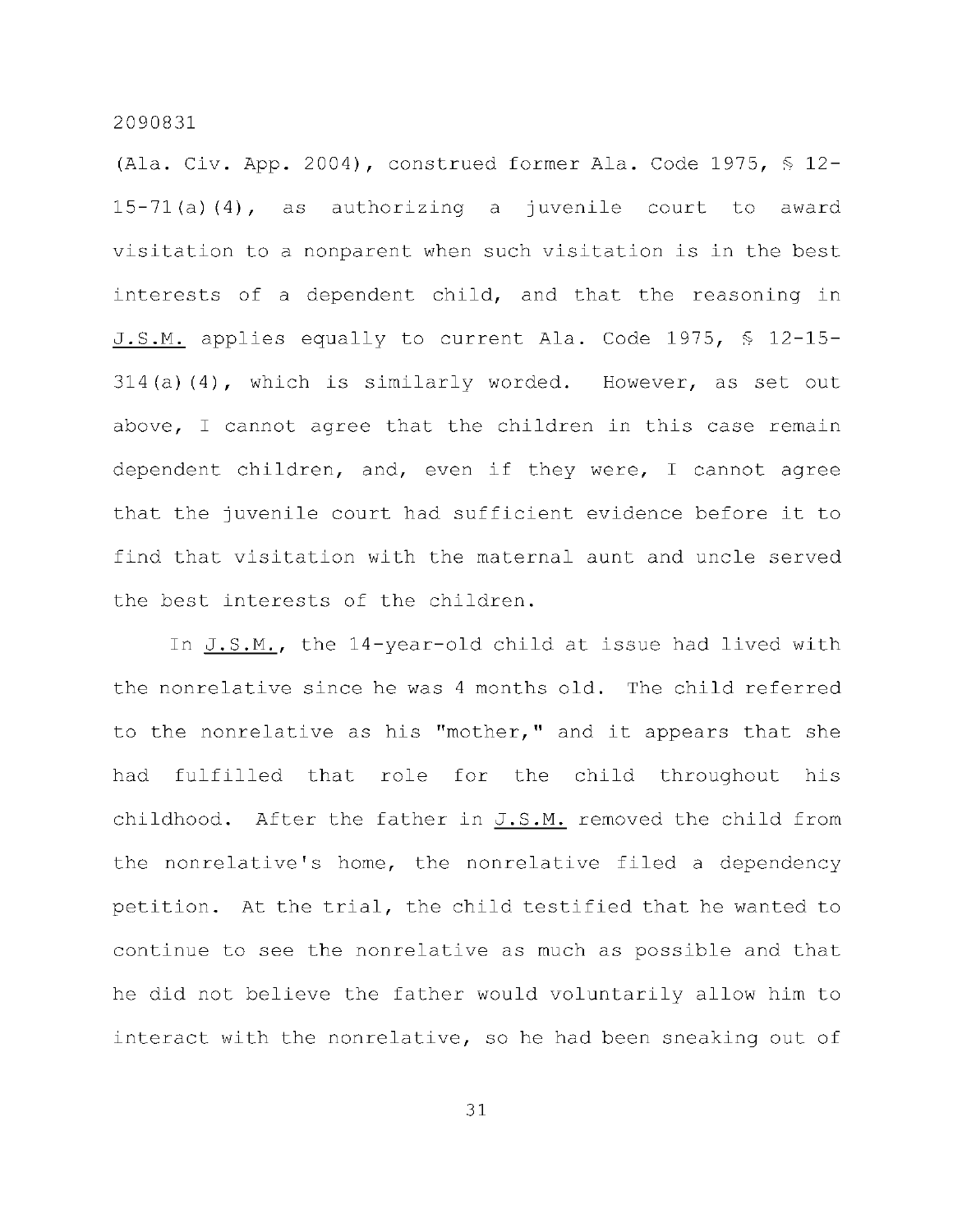the father's home to contact the nonrelative. Under those circumstances, the juvenile court found that it would be in the best interests of the child to have court-ordered visitation with the person who had stood in loco parentis to the child for much of the life of the child.

In this case, on the other hand, before the deaths of the parents, the children, who were ages 10 and 8 at the time, had seen their maternal aunt only once or twice for a brief period, and they had never met the maternal uncle. The maternal aunt testified that she had not enjoyed a close-knit relationship with the maternal family for many years. The children's older brother testified that the maternal aunt and uncle sometimes visited the children's maternal grandmother, who lived nearby, but that they had never come by the home of the parents to see the children. After the death of the parents, the maternal aunt and uncle decided that they would offer themselves as potential custodians for the children, so they were allowed to visit with the children in order to forge a relationship with them. After the third visit, the children's counselor, responding to information provided by the children that the visit had distressed them, recommended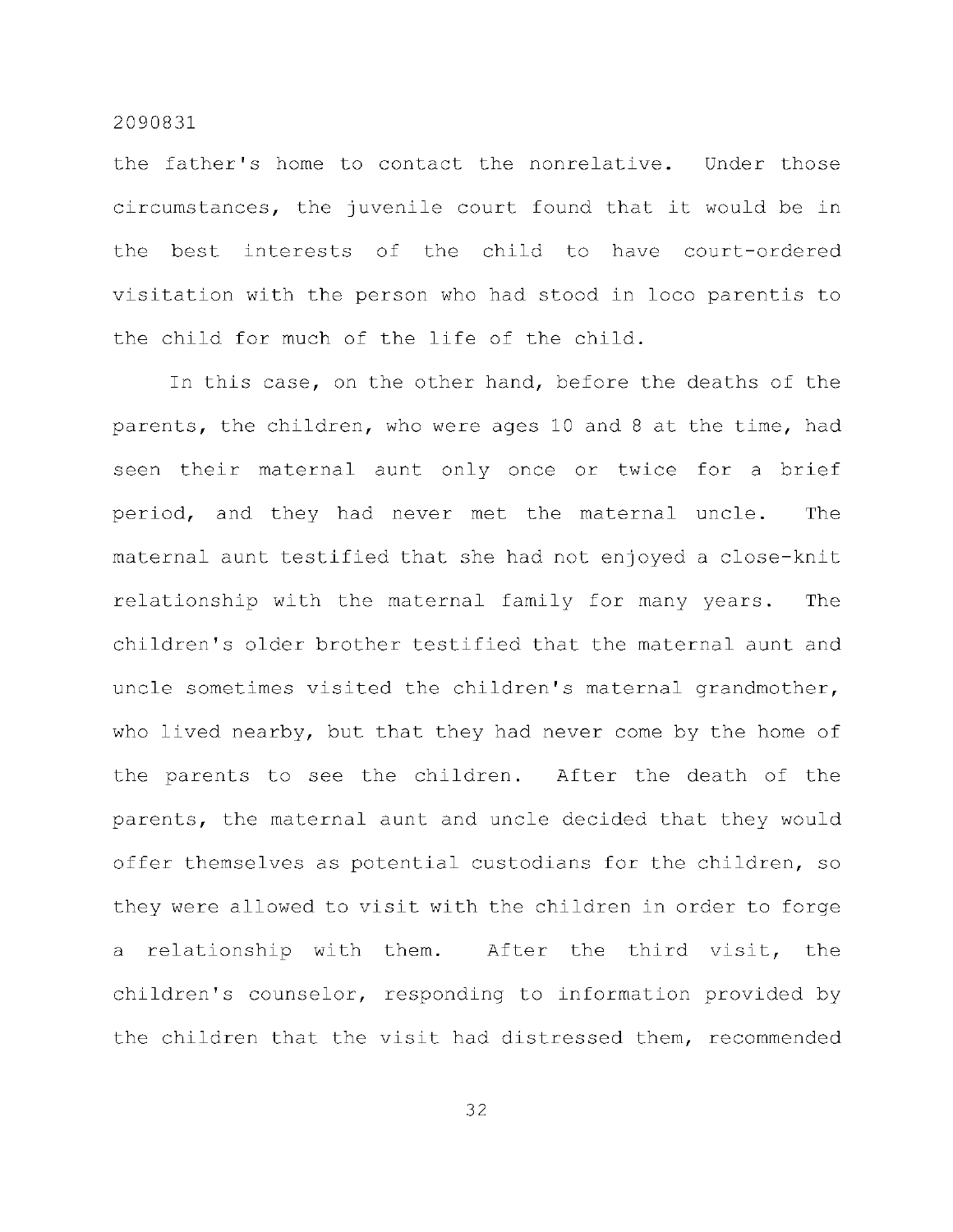that the visitation cease. By the time of trial, the maternal aunt and uncle, who denied any wrongdoing, had not seen the children since that third visit.

It is clear from the record that the maternal aunt and uncle have no past relationship with the children similar to that of the nonrelative in  $J.S.M.$  Thus, the juvenile court could not have determined that it would be in the best interests of the children to preserve that relationship. Likewise, based on the evidence in the record, the juvenile court could not have determined that it would be in the best interests of the children to forge a new relationship with the maternal aunt and uncle through visitation. The record simply contains no evidence as to any benefit the children would gain from such visitation. The main opinion hypothesizes that the children would benefit by maintaining contact with the maternal side of their family through the court-ordered visitation. $13$  I note that the record contains no evidence indicating that such contact would necessarily benefit the

 $13$ The juvenile court did not state its reasons for awarding the visitation.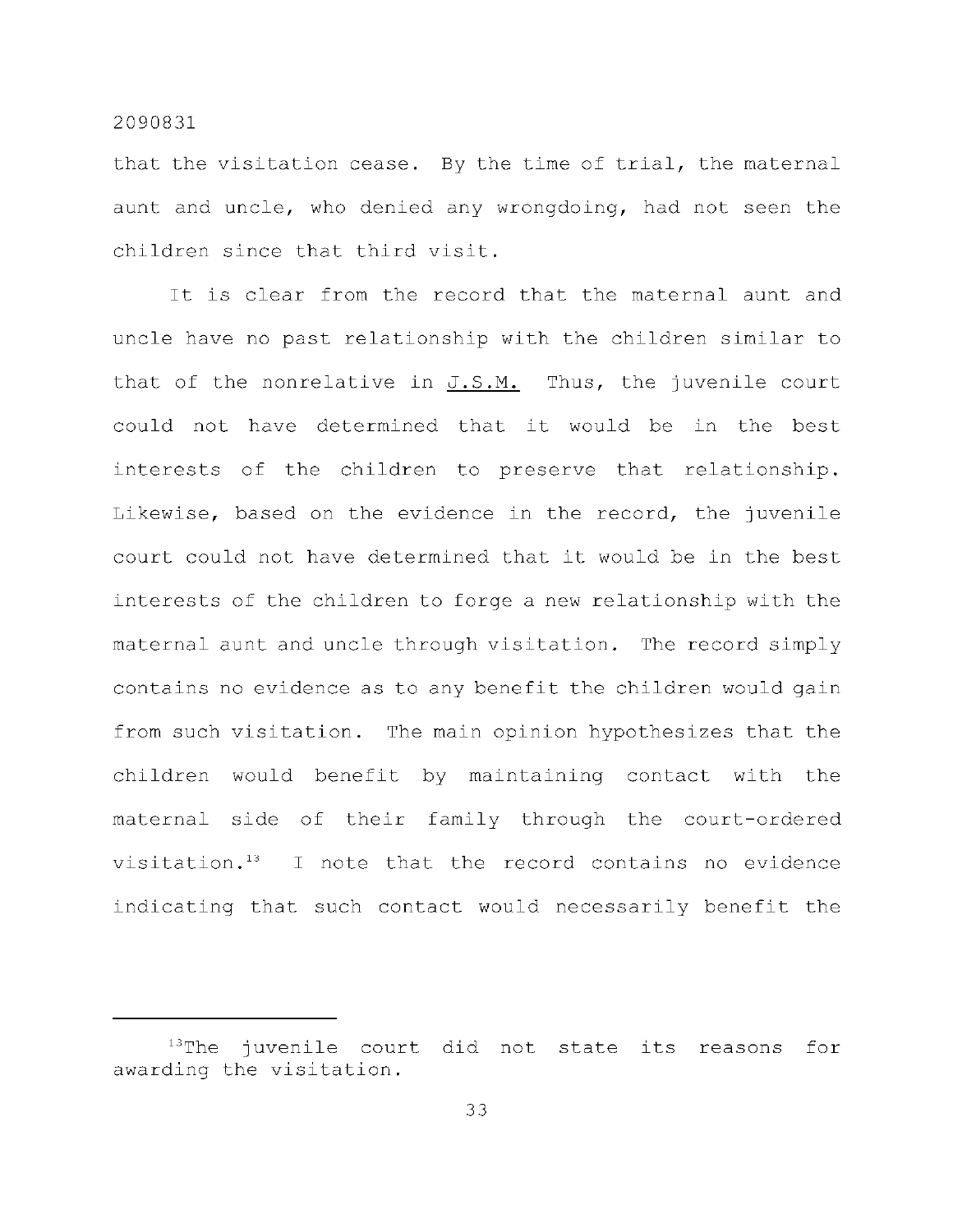children. $11$  Some evidence, including the testimony of the maternal aunt herself, indicates that the children would be better off not having any contact with some maternal relatives. Nevertheless, even if it could be inferred that it would be beneficial to the children to have some contact with the maternal family,<sup>15</sup> the record shows that other maternal relatives who live closer to the children could serve that

 $15As$  our supreme court explained in Ex parte Devine, 398 So. 2d 686 (Ala. 1981), the determination of what is in the best interests of a child must be based on the specific facts of each case, and general social attitudes may not be used as surrogates for that thorough factual inquiry. Thus, the juvenile court would have had to infer from the evidence relating to this specific case that it would be in the best interests of the children to maintain contact with their maternal family. The juvenile court could not have based its decision on any general attitude that contact with both sides of the family always serves the best interests of a child.

 $14A$  juvenile court, like any other court, would exceed its discretion by awarding visitation that does not serve the best interests of the children. A decision that visitation serves the best interests of the children must be based on the evidence in the record. On appellate review, this court determines if the evidence is sufficient to sustain the judgment. It is not improper for this court to determine that the record lacks any evidence to support a finding that visitation would serve the best interests of the children. Thus, by concluding that the evidence does not support the visitation order entered by the juvenile court in this case, the court would not be usurping the role of that court, as the main opinion suggests. So. 3d at n.7.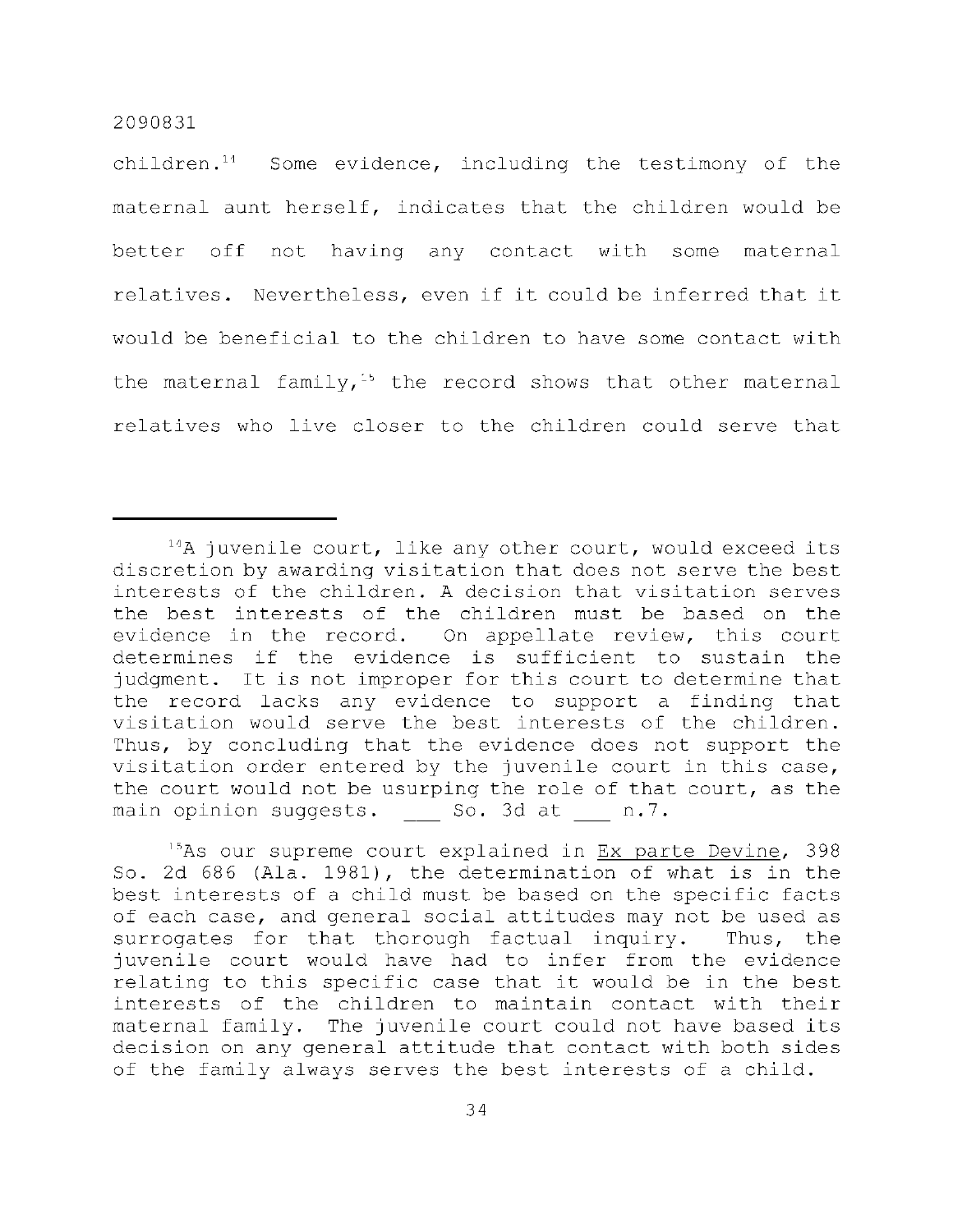purpose.<sup>16</sup> Not to disparage the maternal aunt and uncle, who appear to be very compassionate people acting with the best of intentions toward the victims of an unexpected and horrendous tragedy, but it appears that the visitation provisions are intended to benefit them, not the children.

In her testimony, the paternal aunt testified that she would allow the maternal aunt and uncle to visit with the children in her home at appropriate times and that she would not discourage any relationship between the maternal aunt and uncle and the children. Rather than awarding the maternal aunt and uncle 42 days of visitation out of every year, which is at least 21 times the amount of visitation they enjoyed with the children during the children's entire lives before the deaths of the parents, the juvenile court should have left visitation to the discretion of the custodians, who, presumably, will act in the best interests of the children in deciding visitation. See Troxel v. Granville, 530 U.S. 57  $(2000)$ . I would reverse the judgment of the juvenile court to

 $16$ The main opinion points out that the maternal aunt testified that her sisters that lived close to the children had "serious" problems. So. 3d at . However, no adverse evidence was presented as to other maternal relatives, such as the maternal grandmother, who lived near the children.